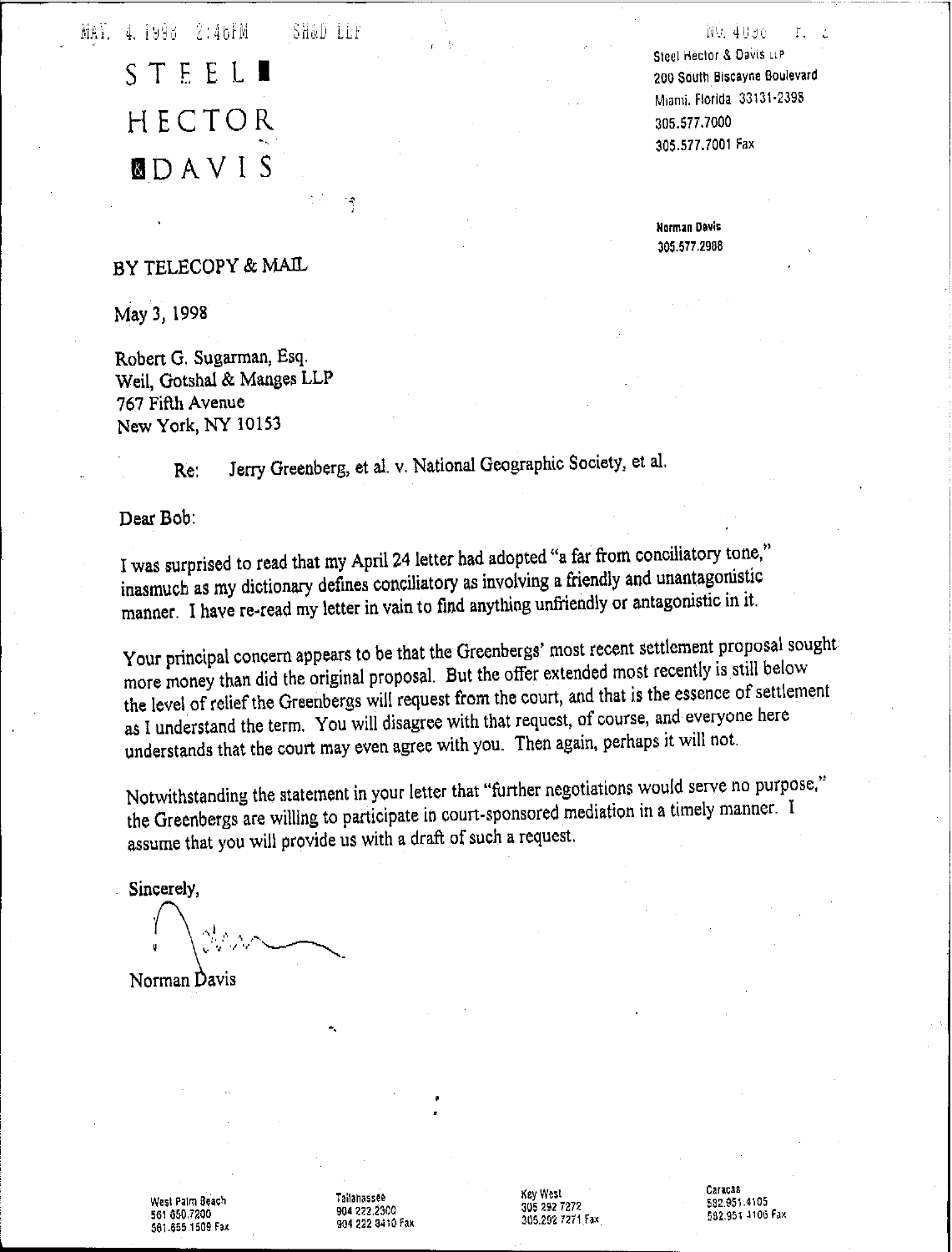### **BY TELECOPY & MAIL**

January 16, 1998

Robert G. Sugarman, Esq. Weil, Gotshal & Manges LLP 767 Fifth Avenue New York, NY 10153

Re: Jerry Greenberg, et al. *v*. National Geographic Society, et al.

Dear Mr. Sugarman:

You and I have had telephone discussions this week regarding the prospect for settling Count I and Count II of the Amended Complaint. The Greenbergs have no enthusiasm for a partial settlement of their case, but are willing to resolve those two counts with the National Geographic Society ("the Society") on the basis described below. This proposal is tendered solely as a compromise for the purpose of settlement with the expectation that it will be used for no other purpose.

DRAFIN

.. (1) The Society will pay to the Greenbergs the sum of  $$40,000,00$ . That sum is inclusive of all legal expense to date that is related to the claims in Counts I and II.

 $(2)$  Additionally, the Society will pay to the Greenbergs each year the sum of \$2,000.00 as a license fee for the continued use by Educational Insights, Inc. of the disputed images in its product. The fee for 1998 will be paid with the amount stated in  $(1)$  above. Fees for any subsequent years will be paid by January 1 of each year of license. The license will expire and no further fees will be required upon receipt by the Greenbergs of a sworn statement by an officer of Educational Insights, Inc. or the Society that all manufacture, distribution and sale of the product containing the disputed images has ended.

(3) In order to safeguard against any future problems, the Society (and its affiliates, if applicable) will promptly provide to Mr. Greenberg a visual inventory of all photographs, copies or derivatives, created originally by him, that the Society is holding in its files, archives, libraries, databases or elsewhere. Mr. Greenberg will thereupon identify ontheinventory all such items for which he holds copyright and for which he can demonstrate such copyright, and provide such identification to the Society. The Society will provide written assurance that no photographs or items so identified will ever be published, distributed, licensed, sold or otherwise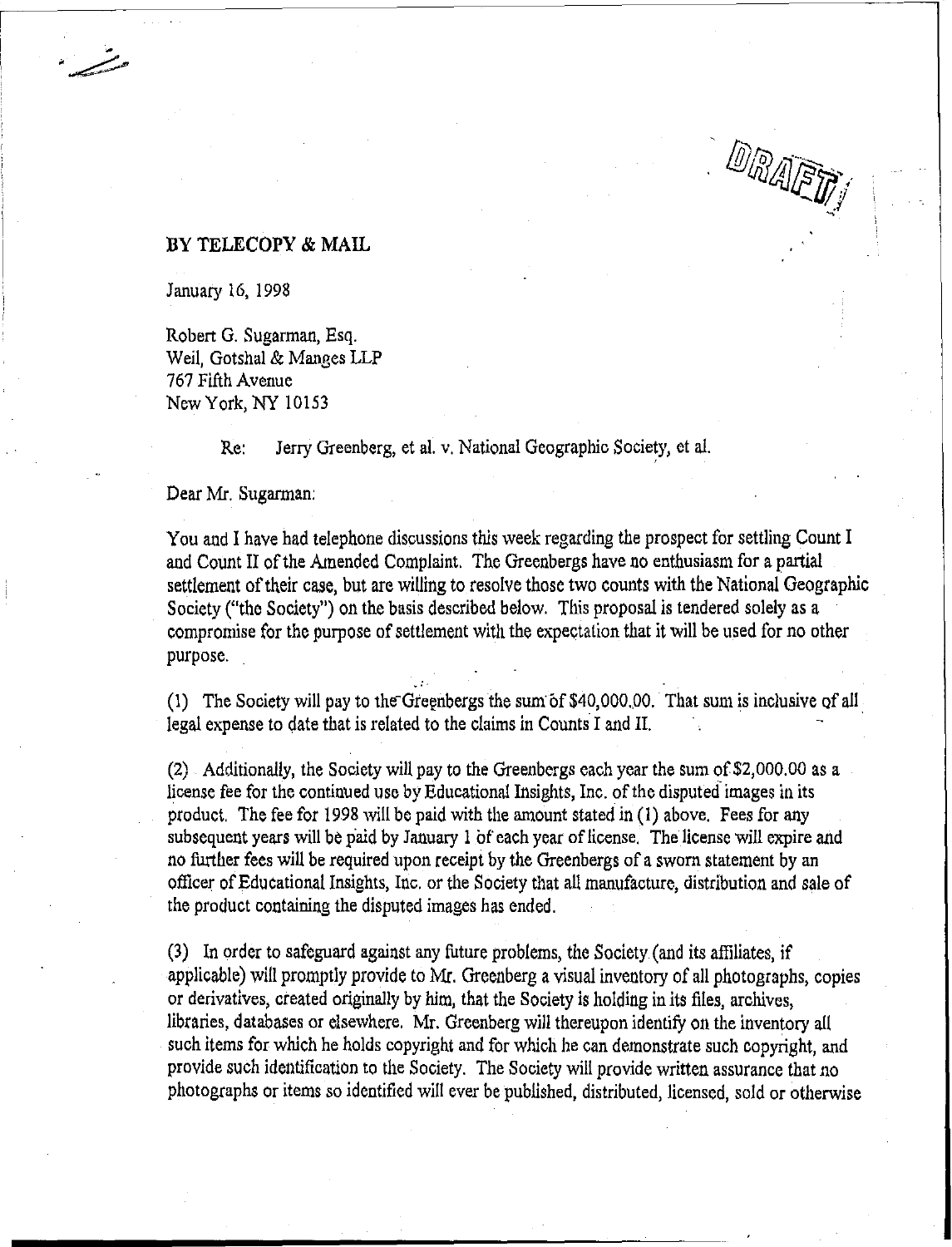Robert G. Sugarman, Esq. January 16, 1998 page two

·:1.;':, ": ' 'r <sup>i</sup> ; ,'1

•

utilized by the Society, or by others with its Consent or participation, without a prior written agreement with Mr. Greenberg.

(4) Copyright in the disputed images in the Educational Insights product will be assigned to Mr. Greenberg by the Society. Such assignment will not be effective as to any other images contained in that product.

The proposal set forth above represents significant compromise in terms of any previous proposal. The money amount incorporates legal expense incurred in preparation of the complaint, and it incorporates as well the infringement (admitted by the Society) embodied in Count II. The license fee has been reduced from a former demand. The Greenbergs have instructed me that some flexibility remains as to some details in the proposal, but not as to its substance. They are otherwise willing to see the claims tprough to the end. The proposal is offered ingood faith, and inthe 'expectation that it will beresolved, One way or another, with the least delay.

Sincerely,

Norman Davis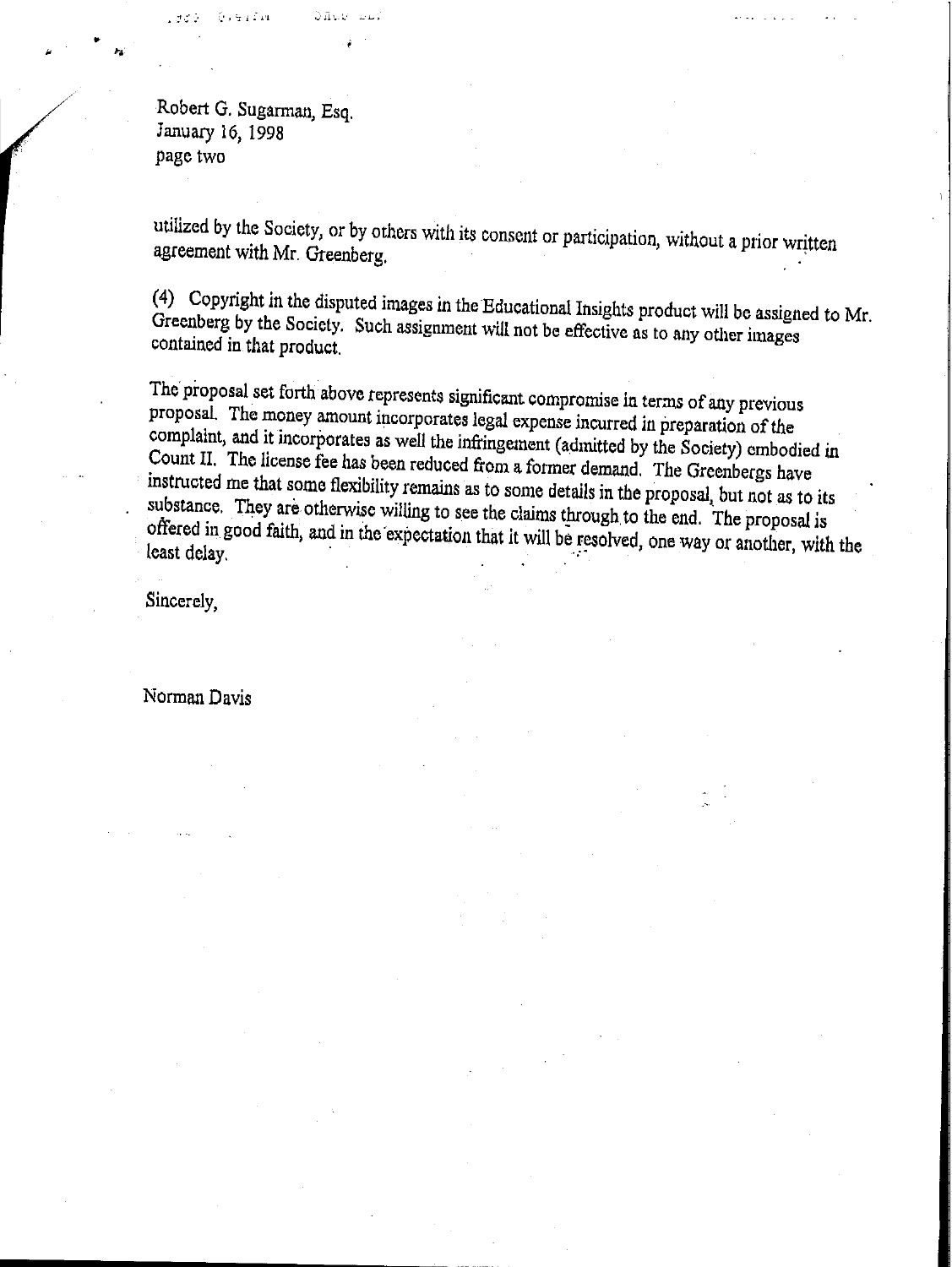### BY CERTIFIED MAIL

April 23, 1997

Suzanne Ross McDowell Assistant Vice President Legal Affairs, Publications National Geographic Society 1145 17th Street, N.W. Washington, D.C. 20036-4688

#### Dear Ms. McDowell:

This will acknowledge receipt of your letter dated April 18, 1997, which responded to our letter to you dated March 13, 1997. Your conclusion that no infringement has occurred with respect to. the Educational Insights materials appears to foreclose any possibility of resolving that dispute without litigation. Your proposal to pay Mr. Greenberg \$500 for the use of his sea fan photograph was unacceptable when first made and is unacceptable now. Mr. Greenberg has serious concerns in other areas, as indicated in our letter, but is interested only in a global resolution of all matters covered in the letter.

C'

 $\mathcal{C}^{\bullet}$ 

......

We will proceed as indicated in the March 13 letter, and in any action that is brought in the Southern District ofFlorida we expect to name Educational Insights, Inc. as an additional defendant. The nature of a purported licensing agreement between that company and the Society asto the disputed materials is unclear to us, butin any event such an agreement is external to our client's interests.

Mr. Greenberg has become aware that the Society is embarked on a project that apparently will reproduce on one or more CD-ROMs, for distribution and sale, pastissues of the Society's magazine covering 100 years. This is notice that any photographs provided byMr. Greenberg to the Society which appeared in past issues of the magazine -- for which Mr. Greenberg owns exclusive copyright or for which Mr. Greenberg authorized one-time use for a single issue -- may not be used for the CD-ROM project, or any other project, without his prior written permission. The Society has no right -- under copyright, contract, or any other theory -- to use  $\overline{Mr}$ . Greenberg's creative works for purposes other than those that were authorized by him with respect to particular issues of the magazine. In view of this notice, Mr. Greenberg will regard any unauthorized use of his works in the CD-ROM project as willful infringement, and he will seek the fullest remedies available to him.

In view of the impasse in the matter, please return to the undersigned the exhibit book that was specially prepared and provided to you for negotiation purposes. As stated in our March 13 letter, that exhibit was and is the property of Mr. Greenberg.

Your courteous response to our March 13 letter, while seriously deficient, in our view, in its discussion of applicable law, is appreciated. It is unfortunate that the Society -- zealously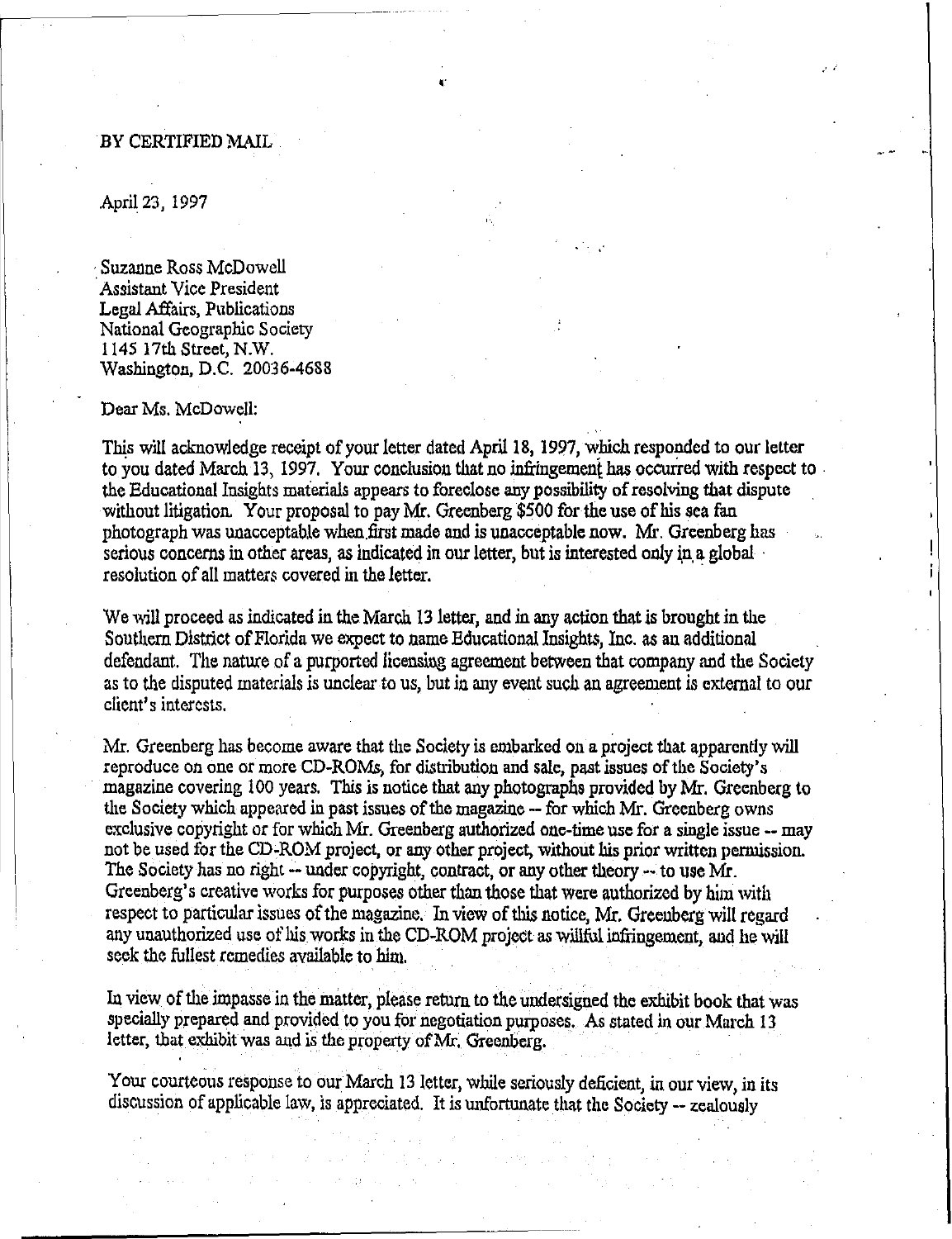Suzanne Ross McDowell April 23, 1997 page two

protective of its own rights -- has adopted a cavalier position here where demonstrable rights of . another are atissue. Your statement, for example, that copyright protection is available for photographs of natural objects only if a copy is virtually identical, if true, would surely pose grave difficulties for the Society's own storehouse of photographs). In due course we will allow a court to decide the proper standard for infringement of such photographs.

 $\mathbf{L}$  is a set of the set of the set of the set of the set of the set of the set of the set of the set of the set of the set of the set of the set of the set of the set of the set of the set of the set of the set of th

Very truly yours,

NormanDavis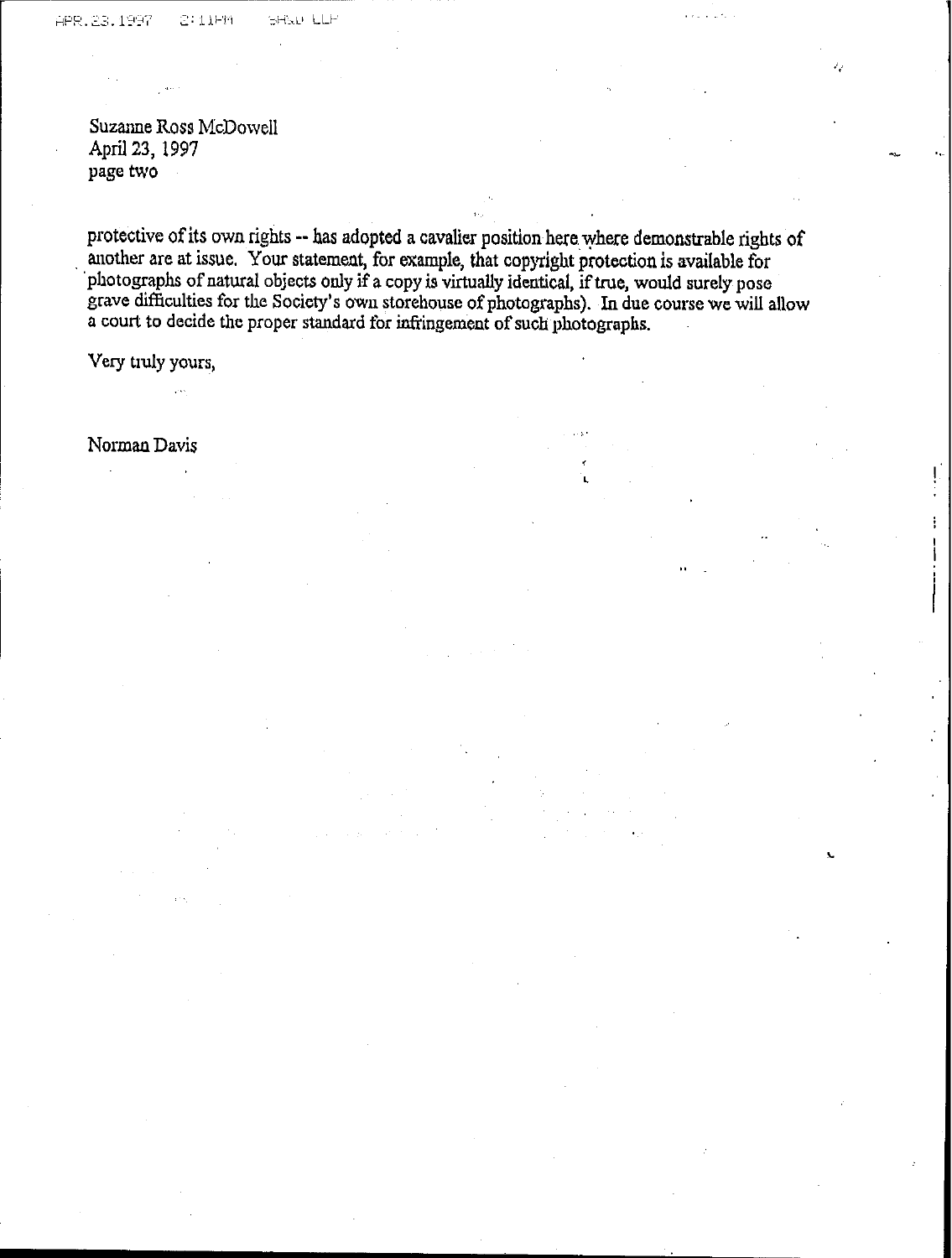### BY CERTIFIED MAIL

April 23, 1997

Suzanne RossMcDowell Assistant Vice President Legal Affairs, Publications National Geographic Society 1145 17th Street, N.W. Washington, D.C. 20036-4688

#### Dear Ms. McDowell:

This will acknowledge receipt of your letter dated April 18, 1997, which responded to our letter to you dated March 13, 1997. Your conclusion that no infringement has occurred with respect to the Educational Insights materials appears to foreclose any possibility of resolving that dispute without litigation. Your proposal to pay Mr. Greenberg \$500 for the use of his sea fan photograph was unacceptable when.first made and isunacceptable now. Mr. Greenberg has serious concerns in other areas, as indicated in our letter, but is interested only in a global resolution of all matters covered in the letter.

,

We will proceed as indicated in the March 13 letter, and in any action that is brought in the Southern District of Florida we expect to name Educational Insights, Inc. as an additional defendant. The nature of a purported licensing agreement between that company and the Society as to the disputed materials is unclear to us, butin any event suchan agreement is external to our client's interests,

Mr. Greenberg has become aware that the Society is embarked on a project that apparently will reproduce on one or more CD-ROMs, for distribution and sale, pastissues of the Society's magazine covering 100 years. This is notice that any photographs provided byMr. Greenberg to the Society which appeared in past issues of the magazine -- for which Mr. Greenberg owns exclusive copyright or for which Mr. Greenberg authorized one-time use for a single issue -- may not be used for the CD-ROM project, or any other project, without his prior written permission. The Society has no right -- under copyright, contract, or any other theory -- to use Mr. Greenberg's creative works for purposes other than those that were authorized by him with respect to particular issues of the magazine. In view of this notice, Mr. Greenberg will regard any unauthorized use of his works intheCD-ROM project aswillful infringement, and he will seek the fullest remedies available to him.

In view of the impasse in the matter, please return to the undersigned the exhibit book that was specially prepared and provided to you for negotiation purposes. As stated in our March 13 letter, that exhibit was and is the property of Mr. Greenberg.

Your courteous response to our March 13 letter, while seriously deficient, in our view, in its discussion of applicable law, is appreciated. It is unfortunate that the Society -- zealously

1Iiii **--------------------------------** -~~-~---------------------- ----------~~~---~--~--~--~---~--~--~--~------~----------------------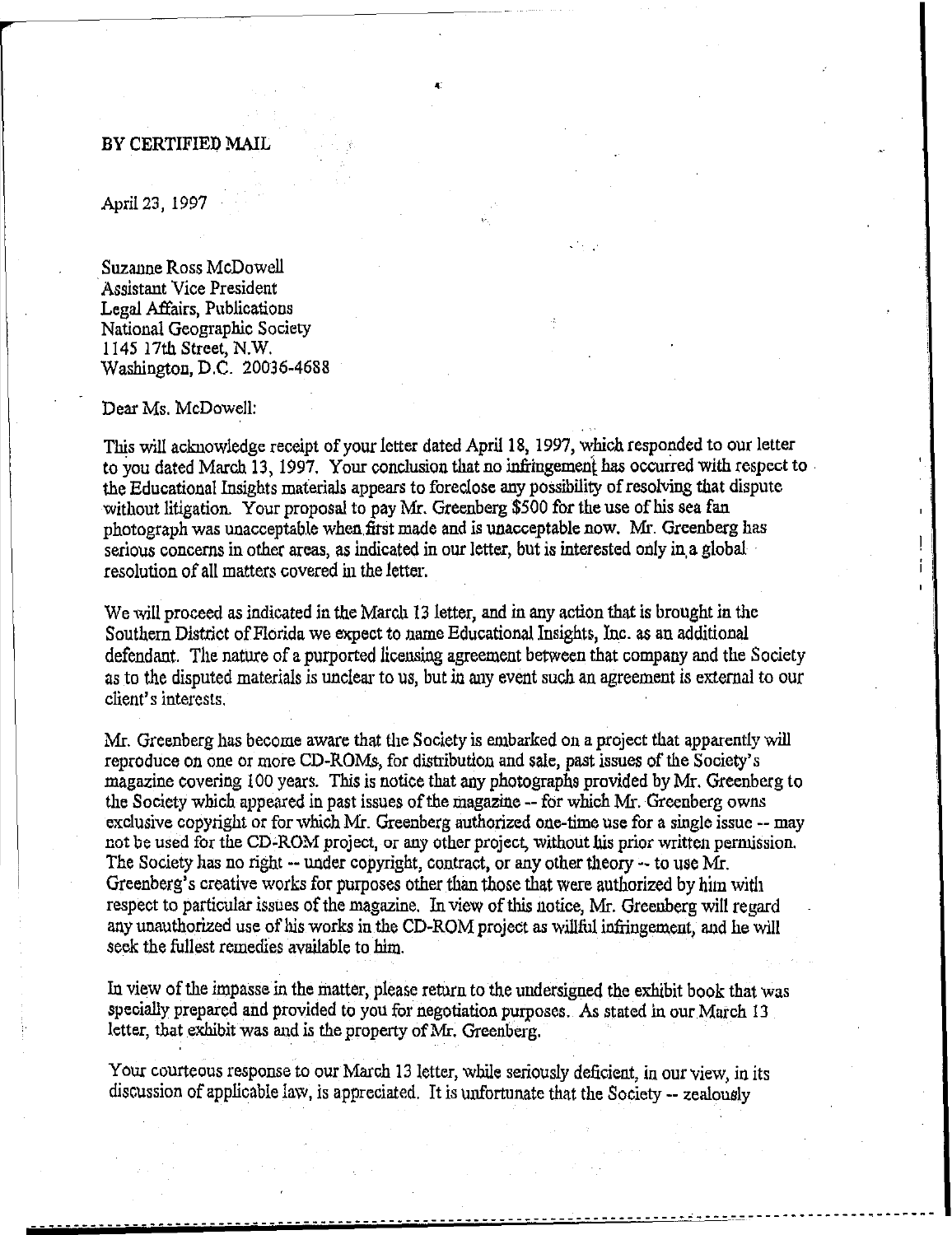SHWD LLP

Suzanne Ross McDowell April 23, 1997 page two

protective of its own rights -- has adopted a cavalier position here where demonstrable rights of another are at issue. Your statement, for example, that copyright protection is available for photographs of natural objects only if a copy is virtually identical, if true, would surely pose grave difficulties for the Society's own storehouse of photographs). In due course we will allow a court to decide the proper standard for infringement of such photographs.

Very truly yours,

NormanDavis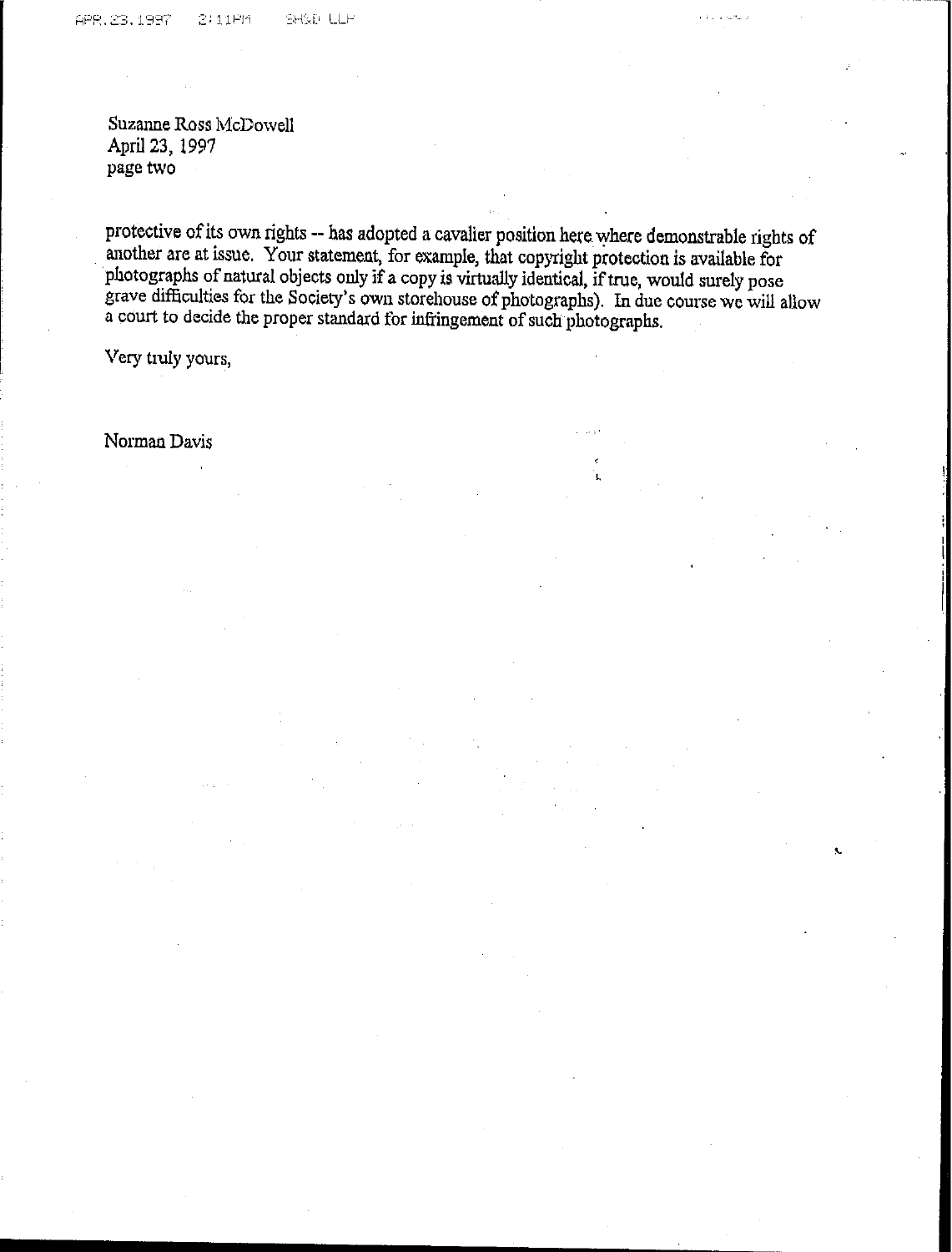DAVIS & GILBERT 1740 BROADWAY NEW YORK, NEW YORK 19919 (812) 488-4500

**EACHIMET** 1918) 404-4665 DINKOT DIAL NUNKER

> (K) 2) 4da-4417

**E MAIL ADDRESS** mhnia@dgiaw.com

**WESTCHERTEN AVE** Surra 810 WHITE PLAINS, FY JOAN **ISLIM DEGIOODS** 

June 4, 1997

Tom Stanton Director, CD-ROM Product Management National Geographic Interactive 1145 17th Street, N.W. Washington, DC 20036-4688

Re: Doubilet Photography, Inc.

Dear Mr. Stanton:

On behalf of our client, Doubilet Photography, Inc., we are responding to your May 21, 1997 letter and requiring a complete explanation of "the Society's position on this matter". Unfortunately for both parties involved, your letter forces us to respond in this manner. It is totally inadequate to tell a world renowned photographer of David Doubilet's stature that NGS is paying him nothing for an extensive (indeed, total) electronic reuse of his photographs (estimated at 700+ images over 27 years) and to "explain" this in a single paragraph starting with the words "This does not lend itself to a simple or easy explanation," followed by a summary which is plainly disingenuous and incorrect as a matter of law. Mr. Doubilet has had a long amicable and mutually productive relationship with NGS for over a quarter of a century and expects to be treated in a fair and equitable manner.

The fact that the CD-ROM product known as the Complete National Geographic: 108 years of National Geographic Magazine on CD-ROM (the "Product") is indeed complete is irrelevant to the legal issues at hand. This is not a simple reprint of the magazine nor is it at all analogous to microfiche which is basically a non-commercial storage device used principally by libraries and archives. The Product is a new (i.e. further ) very commercial use of Mr. Doubilet's photographs in digital (rather than print) form on a disk which is a derivative work adding search engine software, indexing and, presumably, HTML coding. Under the NGS contracts with Mr Doubilet's company, NGS is obliged to make "an additional appropriate payment" for any further use of photo selects; the word "editorial"

 $\mathbb{L}^{\mathbb{Z}}$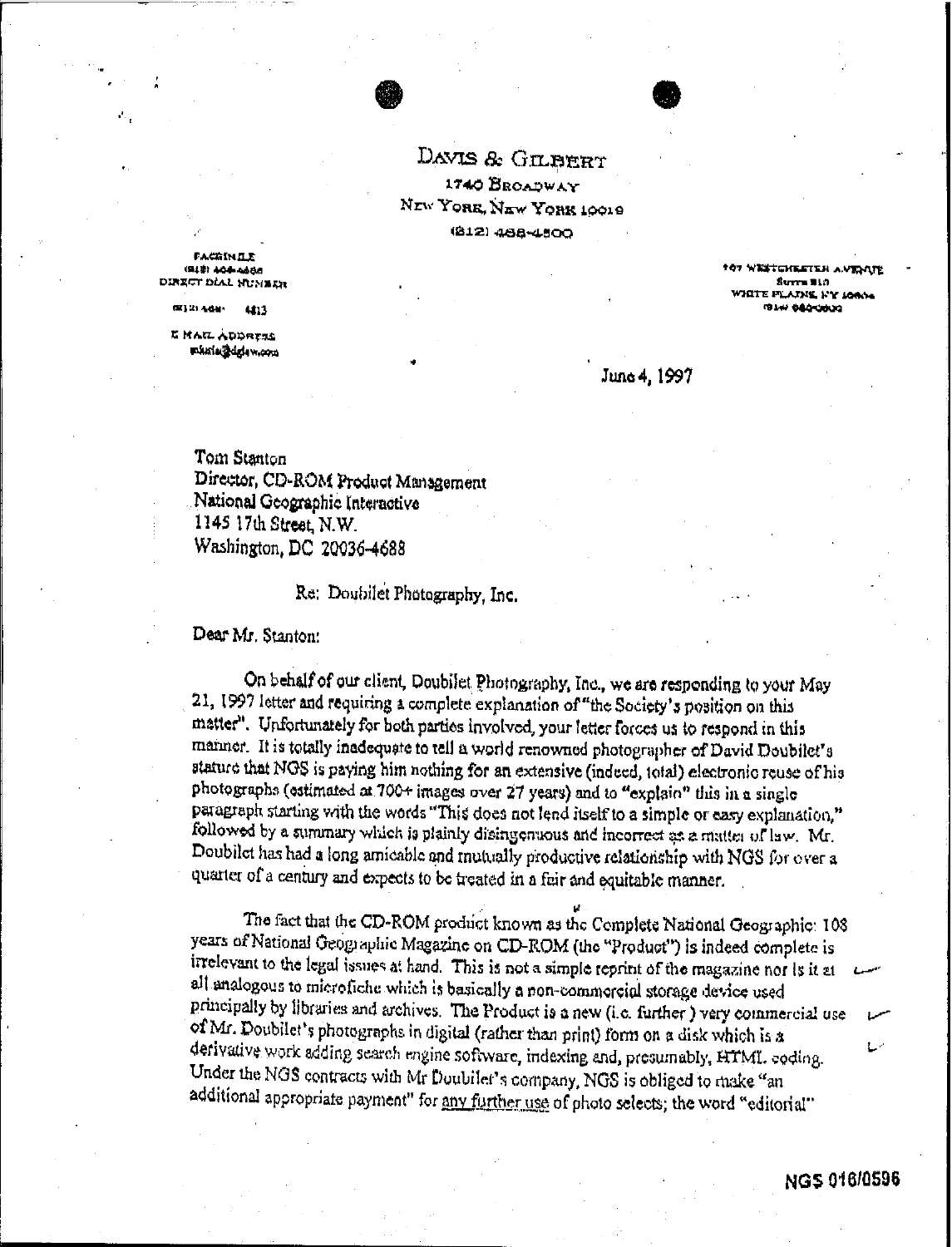### DAVIS & GILDERT

describing one type of use is merely an example. Moreover, the Product includes a number of non-contract photographs, copyright in which is owned by Doubiler, which were originally licensed to NGS for one time print media use only. Further use of these without a new license is a copyright infringement,

We are unimpressed by your point that the Product price is "affordable," that NGS will not do more than "break even" and that the Product is intended for "educational institutions and families". The Product is hardly educational, since it is being distributed broadly to the home as well as the school markets by Mindscape, one of the U.S. largest distributors, and is being supported by Kodak ad tie-ins. Doubilet is not obliged to make a further "free" contribution.

Equally upsetting is your indication that the Product enables end users to print the photographs. You make no mention of copy-protect or an end-user license with restrictive terms preventing printing and further distribution in any form, whether hard copy, networked computer systems or even the Internet. You pass this off with the comment that the print quality is inferior, although this is clearly a temporary problem of current technology dealing with certain pixel ratios-hardly insuperable,

NGS has an established course of dealing with Doubilet under which it has traditionally paid \$100 per photo for electronic use. In addition, NGS has approached at least some agencies and possibly some other photographers through Total Clearance offering \$20 per photo for a twenty year license for the Product. We have no idea what the current status of this offer may be or why the offer was made only to a limited group of those affected. Whether or not NGS makes a profit on the Product, Doubilet (and other photographers) are entitled to their fees, whether at established rates or at specially negotiated rates intended only for the Product (either a fixed fee per photo or a royalty based on the sales success of the Product). Negotiation is not a unilateral letter offering zero. This is totally unacceptable to Mr. Doublet and, we are cortain, to a large group of other similarly situated photographers.

We expect a prompt and complete response and are willing to discuss different approaches to a mutually satisfactory payment arrangement to resolve this matter. Mr. Doubilet values and wishes to preserve his relationship with NGS. However, NGS current position may establish a precedent highly adverse to his interests to which he is obliged to respond at this time through legal counsel.

cry truly yours,

NGS 016/0507

ce: David Doubilet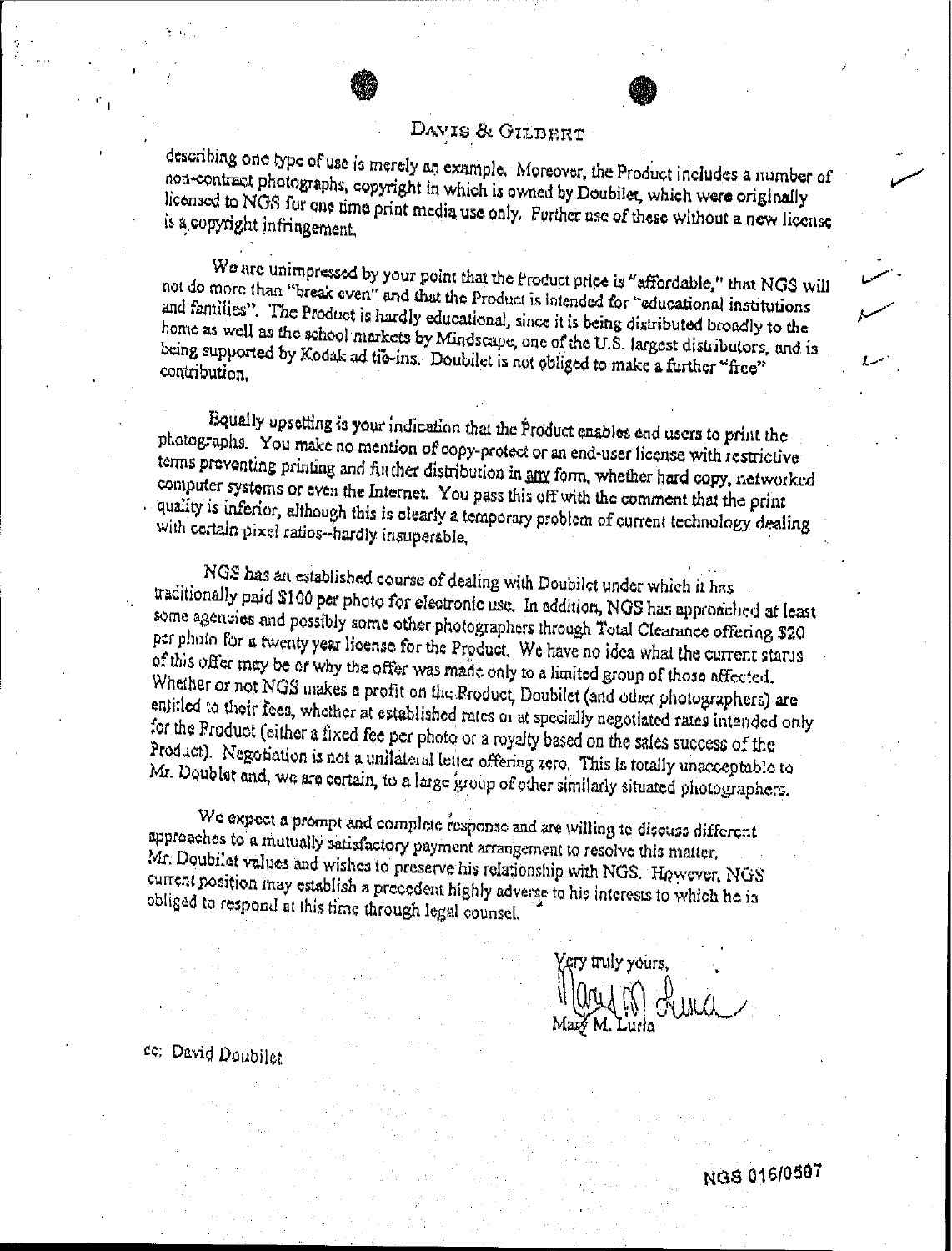DAVIS & GILBERT 1740 BROADWAY NEW YORK, NEW YORK 19919 (212) 488-4500

**FACSINGS 1918) 404-4666** DIRECT DIAL NUMBER

> 0212) 468 4.413

E MAIL ADDRESS mania Jegu w.com **TOT WESTCHERTER AVENUTE Reverse Military** WHITE PLAINS, FT JOINS **GLAU DEDICAUG** 

June 4, 1997

Tom Stanton Director, CD-ROM Product Management National Geographic Interactive 1145 17th Street, N.W. Washington, DC 20036-4688

Re: Doubilet Photography, Inc.

Dear Mr. Stanton:

On behalf of our client, Doubilet Photography, Inc., we are responding to your May 21, 1997 letter and requiring a complete explanation of "the Society's position on this matter". Unfortunately for both parties involved, your letter forces us to respond in this manner. It is totally inadequate to tell a world renowned photographer of David Doubilet's stature that NGS is paying him nothing for an extensive (indeed, total) electronic reuse of his photographs (estimated at 700+ images over 27 years) and to "explain" this in a single paragraph starting with the words "This does not lend itself to a simple or easy explanation," followed by a summary which is plainly disingenuous and incorrect as a matter of law. Mr. Doubilet has had a long amicable and mutually productive relationship with NGS for over a quarter of a century and expects to be treated in a fair and equitable manner.

The fact that the CD-ROM product known as the Complete National Geographic: 108 years of National Geographic Magazine on CD-ROM (the "Product") is indeed complete is irrelevant to the legal issues at hand. This is not a simple reprint of the magazine nor is it at all analogous to microfiche which is basically a non-commercial storage device used principally by libraries and archives. The Product is a new (i.e. further ) very commercial use of Mr. Doubilet's photographs in digital (rather than print) form on a disk which is a derivative work adding search engine software, indexing and, presumably, HTMI, coding. Under the NGS contracts with Mr Doubilet's company, NGS is obliged to make "an additional appropriate payment" for any further use of photo selects; the word "editorial"

اسما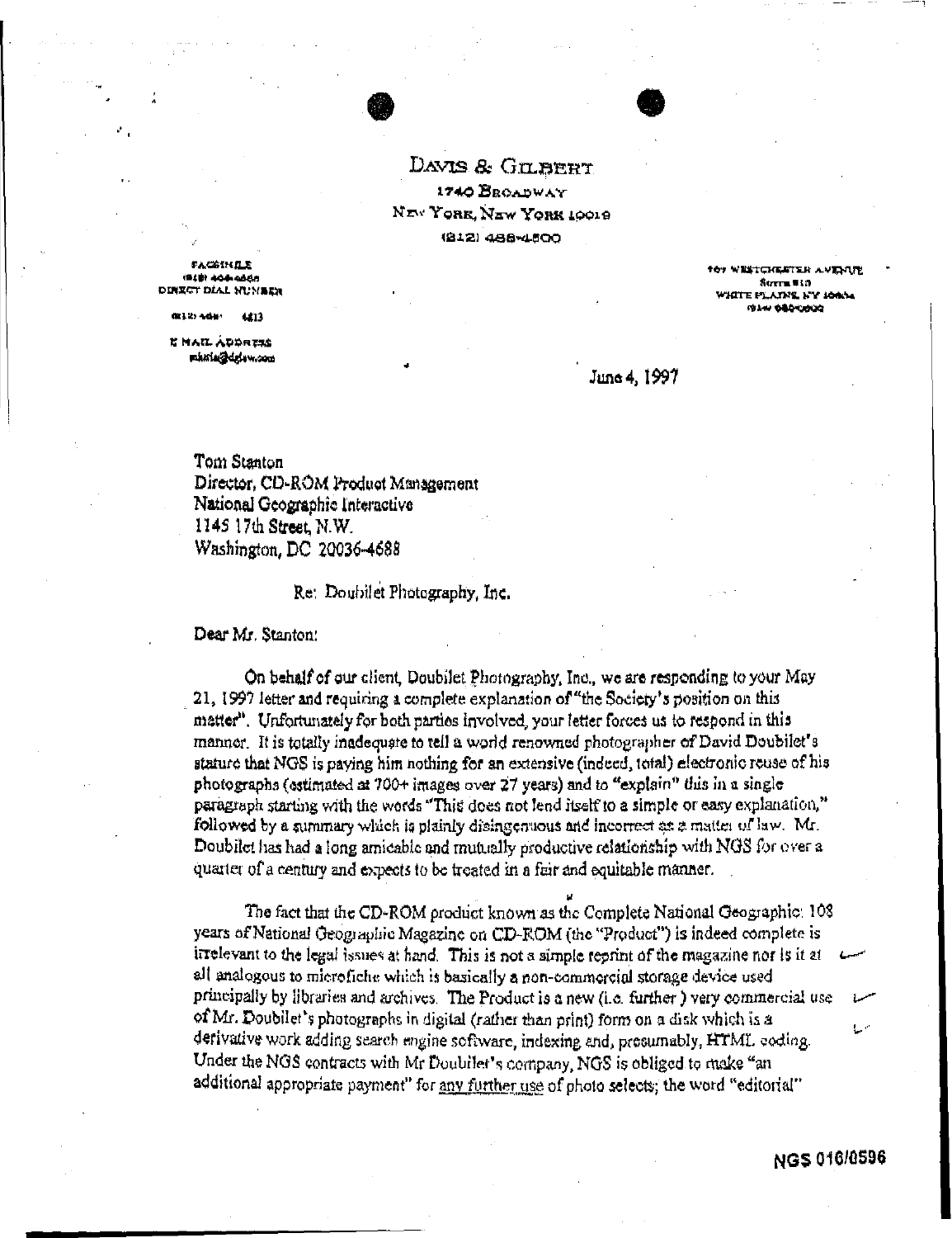### DAVIS & GILDERT

describing one type of use is merely an example. Moreover, the Product includes a number of aon-contract photographs, copyright in which is owned by Doubiler, which were originally licensed to NGS for one time print media use only. Further use of these without a new license is a copyright infringement.

We are unimpressed by your point that the Product price is "affordable," that NGS will not do more than "break even" and that the Product is intended for "educational institutions and families". The Product is hardly educational, since it is being distributed broadly to the home as well as the school markets by Mindscape, one of the U.S. largest distributors, and is being supported by Kodak ad tie-ins. Doubilet is not obliged to make a further "free" contribution.

Equally upsetting is your indication that the Product enables end users to print the photographs. You make no mention of copy-protect or an end-user license with restrictive terms proventing printing and further distribution in any form, whether hard copy, networked computer systems or even the Internet. You pass this off with the comment that the print quality is inferior, although this is clearly a temporary problem of current technology dealing with certain pixel ratios-hardly insuperable,

NGS has an established course of dealing with Doubilct under which it has traditionally paid \$100 per photo for electronic use. In addition, NGS has approached at least some agencies and possibly some other photographers through Total Clearance offering \$20 per photo for a twenty year license for the Product. We have no idea what the current status of this offer may be or why the offer was made only to a limited group of those affected. Whether or not NGS makes a profit on the Product, Doubilet (and other photographers) are entitled to their fees, whether at established rates or at specially negotiated rates intended only for the Froduct (either a fixed fee per photo or a royalty based on the sales success of the Product). Negotiation is not a unilateral letter offering zero. This is totally unacceptable to Mr. Doublet and, we are certain, to a large group of other similarly situated photographers.

We expect a prompt and complete response and are willing to discuss different approaches to a mutually satisfactory payment arrangement to resolve this matter. Mr. Doubilet values and wishes to preserve his relationship with NGS. However, NGS current position may establish a precedent highly adverse to his interests to which he is obliged to respond at this time through legal counsel.

ry truly vours

ce: David Doubilet

NGS 016/0597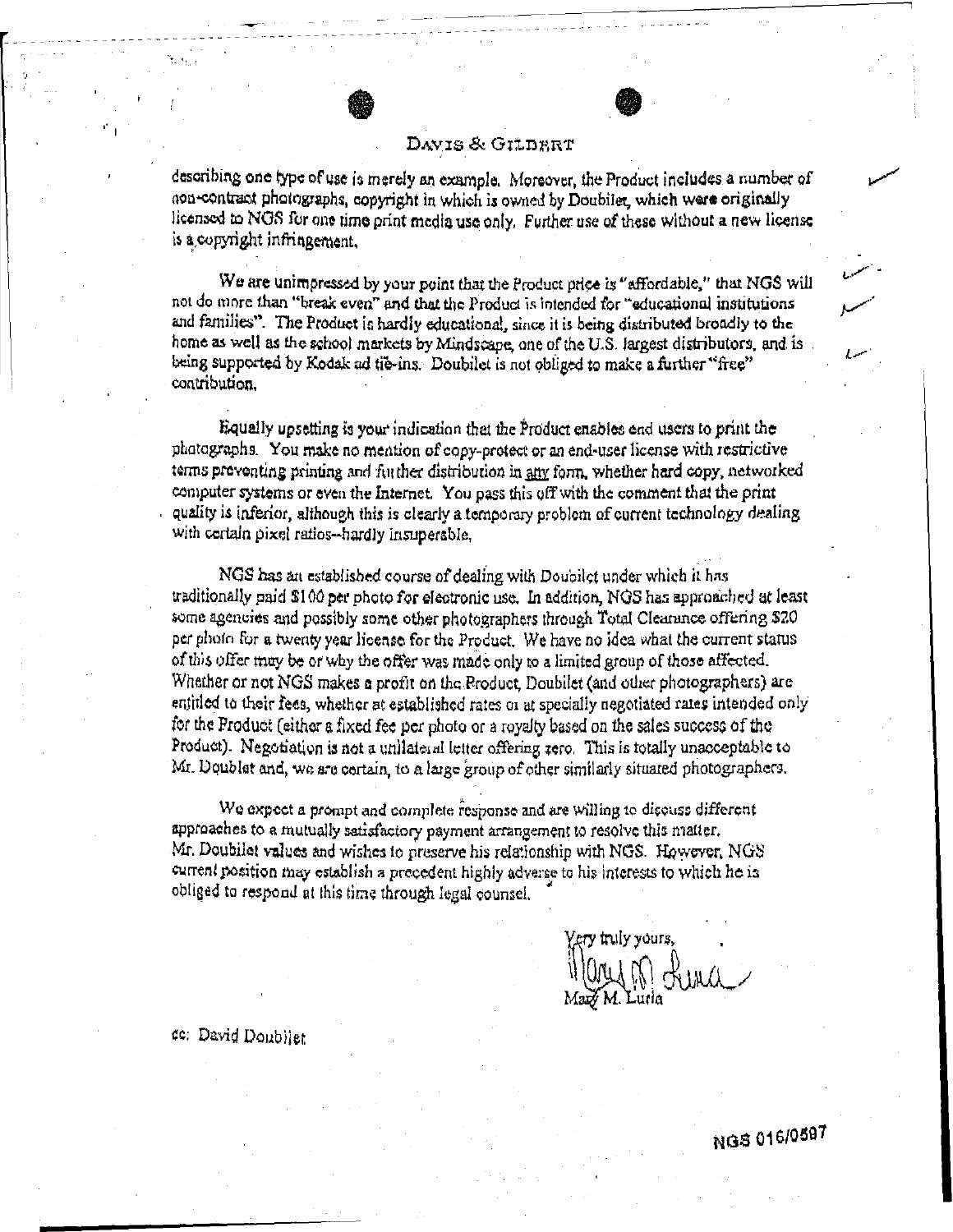

TOM STANTON Director, CD-ROM Product Management

May 21, 1997

Fred Ward 7106 Saunders Court Bethesda, Maryland 20817

Dear Magazine Contributor:

As you know, the Society is making a digital archive of NATIONAL GEOGRAPHIC magazine from 1888 through 1996. The Complete NATIONAL GEOGRAPHIC: 108 Years of NATIONAL GEOGRAFIIIC Magazine on CD-ROM contains a digital image of every page of the magazine, including advertisements, without any changes, additions, or modifications.

This CD-ROM contains a search engine based on the National Geographic Society proprietary indexing scheme. It does not allow users to cut and paste photographs or text, and while photographs and text can be printed, the quality is inferior to a photocopy of the magazine itself.

The NATIONAL GEOGRAPHIC on CD-ROM was designed as a low-cost reference tool for educators, librarians, students, and families. Producing a CD-ROM of this size is an expensive proposition. We have deliberately priced the 30-volume set at \$199 to make it more affordable for educational institutions and families

The 40-million-dollar CD-ROM marketing and distribution contract with Mindscape, Inc., that some of you have read about in the media covers 11 titles over a three-year period, including The National Geographic Photo Gallery, Really Wild Animals, Geo Bee Challenge, and The Complete NATIONAL GEOGRAPHIC: 108 Years of NATIONAL GEOGRAPHIC Magazine on CD-ROM. These four titles will be released in 1997, and seven additional products are scheduled for release in 1998. This \$40 million represents the total retail sales Mindscape hopes to generate from its distribution arrangement. National Geographic's expected proceeds are a small fraction of this amount; the Society does not expect to do more than break even on these products. Kodak is identified as a sponsor of the project as part of a larger advertising arrangement with the Society.

We are aware that some photographers and writers, whose work has appeared in NATIONAL GEOGRAPHIC and, therefore, will be in the CD-ROM archive, are questioning whether they will be paid for this use of their work. As Director of CD-ROM Product Management, I want to convey to you the Society's position on this matter.

1145 17th Street N.W., Washington, D.C. 20036-4688 Telephone: (202) 862-8681 Fax: (202) 429-5771 E-mail: tstanton@nationalgcographic.com http://www.nationalgeographic.com <sup>4</sup> Recycled-content paper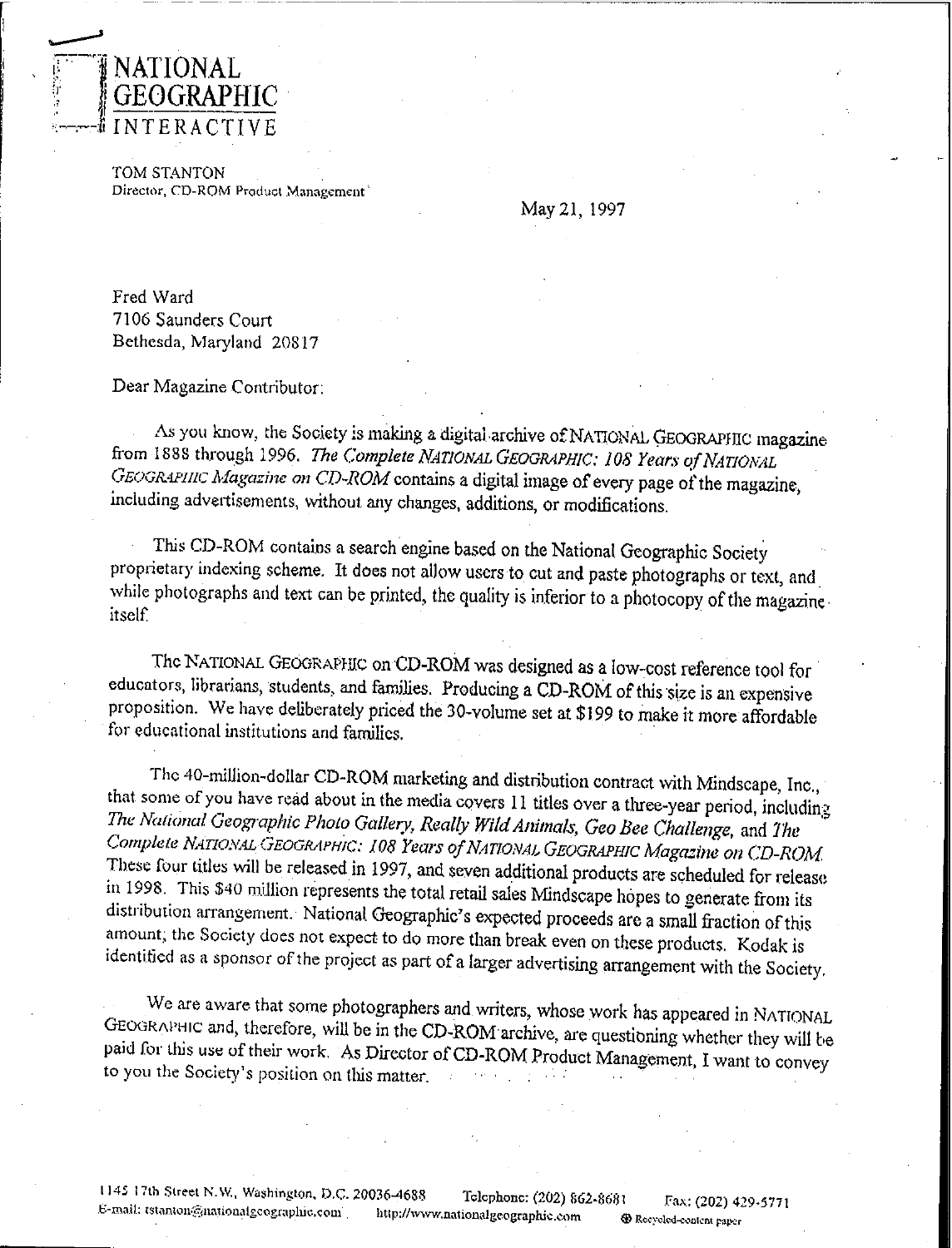This does not lend itself to a simple or easy explanation, as it is a blend of copyright law, magazine publishing lore, National Geographic contract interpretation, etc., but I will attempt to summarize. Because the CD-ROM archive consists of an exact image of every page as it was originally published, this reissuance (or reprint) is not a "further editorial use" of material such as requires additional payment to the photographers whose contracts commit the Society to payment under those circumstances. The Society holds copyrights in the magazine issues as collective works, and we believe that the continuing copyrights permit the Society to republish its magazine archive in this CD-ROM delivery mechanism. This is comparable to magazines being made available on microfiche.

Beyond this, I don't want to make any blanket statement about individualized contracts. I do want to state, however, that the NATIONAL GEOGRAPHiC on CD-ROM is a unique situation. The Society does pay, where appropriate, for electronic/digital reproduction rights. For example, we will pay photographers for the digital rights to another CD-ROM--*The NationalGeographic Photo Gallery-a* product which is clearly a "further. editorial use" of preexisting material. We have also paid for digital rights on all other interactive products including CD-ROMs and Web site content modules. It has been, and will continue to be, the Society's position to pay fair market value for the content we publish.

Sincerely,

Sincerely,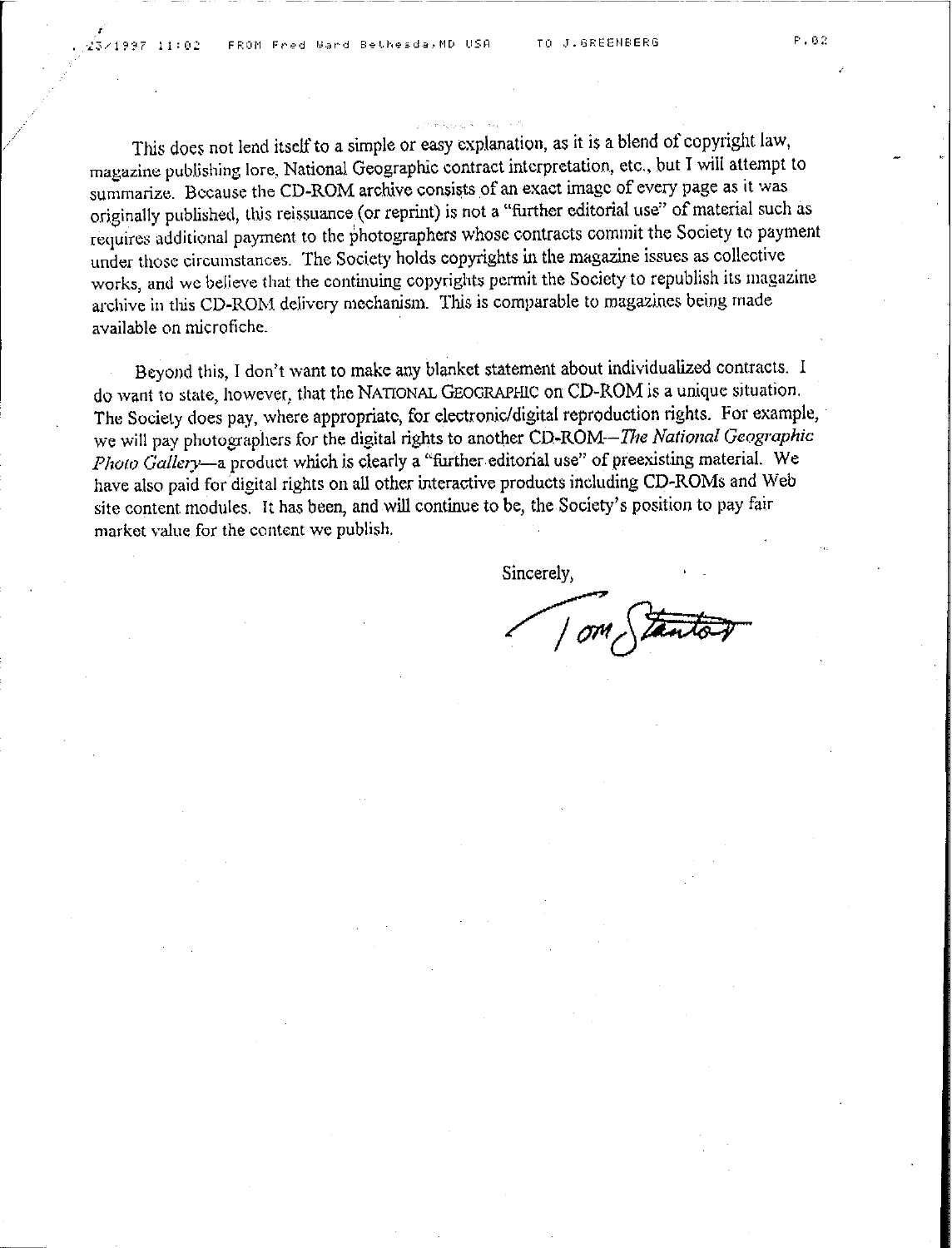# STEEL. HECTOR faDAVIS

Steel Hector & Davis lLP 200 South Biscayne Boulevard MiamI. Florida 33131·2398 305.577.7000 *305.5i7.* 7001 Fax

**Norman Davis** 305.577.2988

#### March 13, 1997

r

Suzanne Ross McDowell Assistant Vice President Legal Affairs, Publications National Geographic Society 1145 17th Street, N.W. Washington, D.C. 20036-4688

Dear Ms. McDowell:

This letter has two objectives. In Part I, we will take up again the matter of Educational Insights, Inc., which has been the subject of previous correspondence. In Part II, we will set forth our concerns as to other matters disputed by our client, Jerry Greenberg, with reference to the National Geographic Society ("the Society").

### Part I

We believe that our client's copyrights have been infringed through the unauthorized copying, display, sale and/or preparation of derivative works, by the Society and by Educational Insights, of original works created by Jerry Greenberg. It appears from the Educational Insights materials, purchased in Florida last year, that the images our client is disputing were acquired by that company from the Society, complete with copyright notice asserted by the Society as to the disputed images (and others) in the Educational Insights products. You indicated in your most recent letter that the Society accepts responsibility for responding to our concerns. It appears that Educational Insights may not initially have been aware of any infringement, but our correspondence to them provided notice of copyright protection. Notwithstanding that notice, Educational Insights has continued the distribution and sale of the disputed materials; our client advises that a set of the disputed materials was purchased recently in Florida. Educational Insights, therefore, may have its own exposure in this dispute.

In your letter of November 18, 1996, you attempted to persuade us that no infringement of copyright has occurred in the circumstances here. You conceded that "there are similarities" with respect to the images but insisted that there are "significant differences" between the Society's illustrations and our client's photographs. Our view -- markedly different -- is that the Society's illustrations are at least substantially similar to the original works. We will discuss each illustration, as you did in that letter.

West Palm Beach 561650.7200 5616551509 Fax Tallahassee 904 2222:00 904 222 3410 Fax Key West 305292.7272 305.292.7271 Fax Caracas 582,9514105 582 951 4106 Fax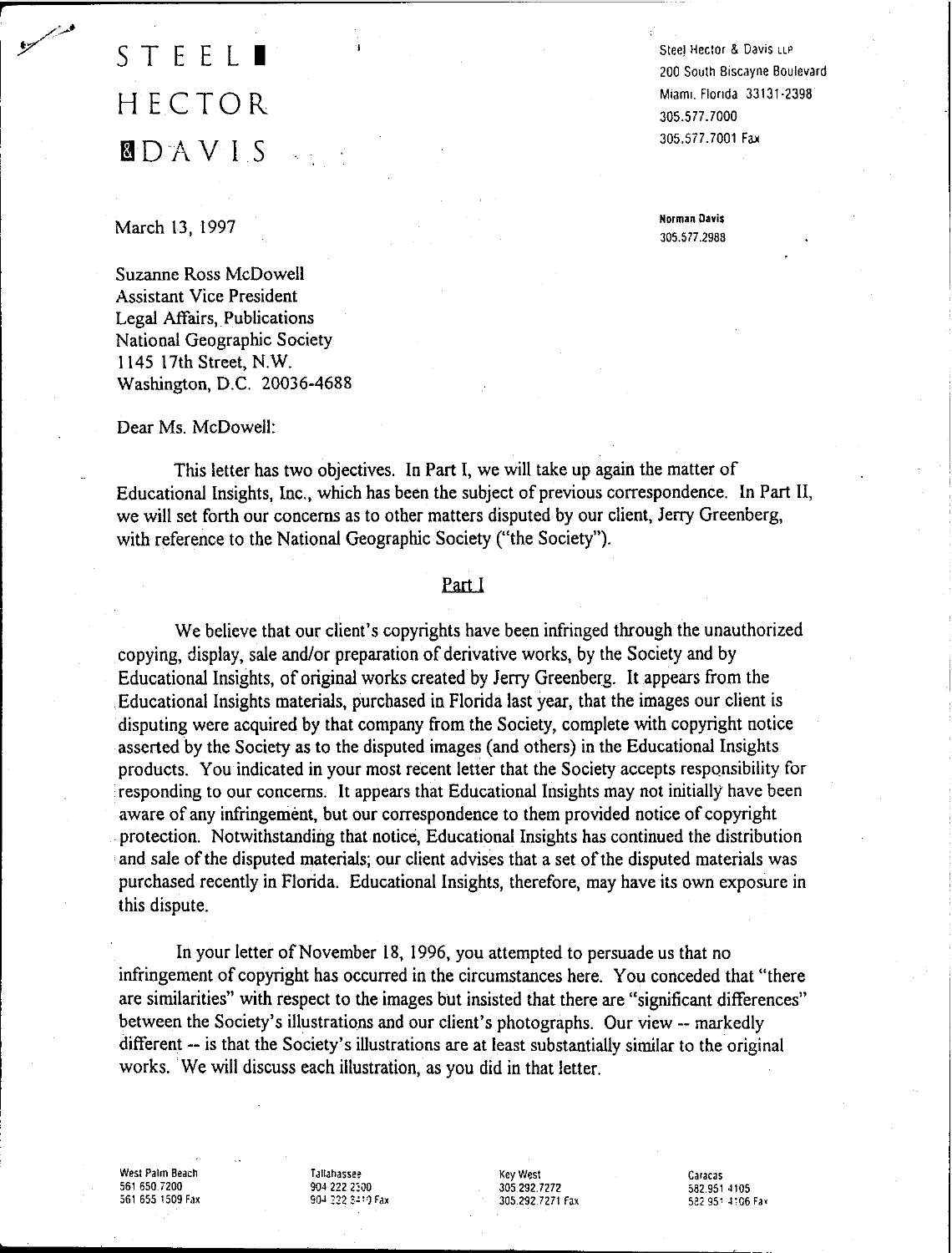### STEELI HECTOR IDAVIS

•

Suzanne Ross McDowell, Esq. March 13, 1997 page 2

An exhibit, in a loose-leaf binder ("Exhibit 1"), is enclosed that demonstrates the infringements. On page I, the images highlighted in yellow are those being challenged. On the following pages, the side-by-side comparative images are supplemented with transparencies made from each image in the Educational Insights product and overlaid on our client's original works. Each of the challenged images is discussed below.

(1) Redband parrotfish. [Exhibit 1, page 3] You stated that the angle of the fish is different from the photograph, but that is not correct. The angle of the fish is almost precisely the same, including bends in the body and the angle of the tail. The perspective from which our client's photograph was taken is also reflected in the copy. You stated that the shape of the fish is unavoidably the same, but we do not agree. Hundreds of photographs or illustrations of a Redband parrotfish may exist, but not one matches the positioning and the contours captured in Mr. Greenberg's photograph. The color differences you cite are minor and not legally relevant. The photograph was originally published by Mr. Greenberg in "The Living Reef" (copyright 1972 A-397524) and is currently published in"The Coral Reef' (copyright 1975 A-722127). The photograph was never provided to the Society for any use of any kind, although several copies of "The Coral Reef' were sent to the Society many years ago.

(2) Stoplight parrotfish. [Exhibit 1, page 5] The differences you cite are minimal. The similarities are substantial. Our client will continue to insist that his photograph was infringed. The photograph was originally published in"The Living Reef' and is currently published in "The Coral Reef." Both the original and the copy are identical in size. The photograph was never provided to the Society for any use of any kind.

(3) Green moray. [Exhibit 1, page 7] Your letter states that the photograph depicts a green morayeel but that the illustration shows a goldentail. Significantly, the Society's illustration labels the creature a "moray eel." In its underwater life, a moray rarely presents much of its body out of its lair. The Greenberg photograph shows a moray emerging about halfway. Other similarities in the photograph and the copy are substantial, as the exhibit indicates. The moray photograph was originally published in "The Living Reef' and is currently published in "The Coral Reef." The photograph was never provided to the Society for any use of any kind.

(4) Divers. We categorically disagree with your depiction of differences between our client's photographs and the illustrations in your package. The comparisons speak for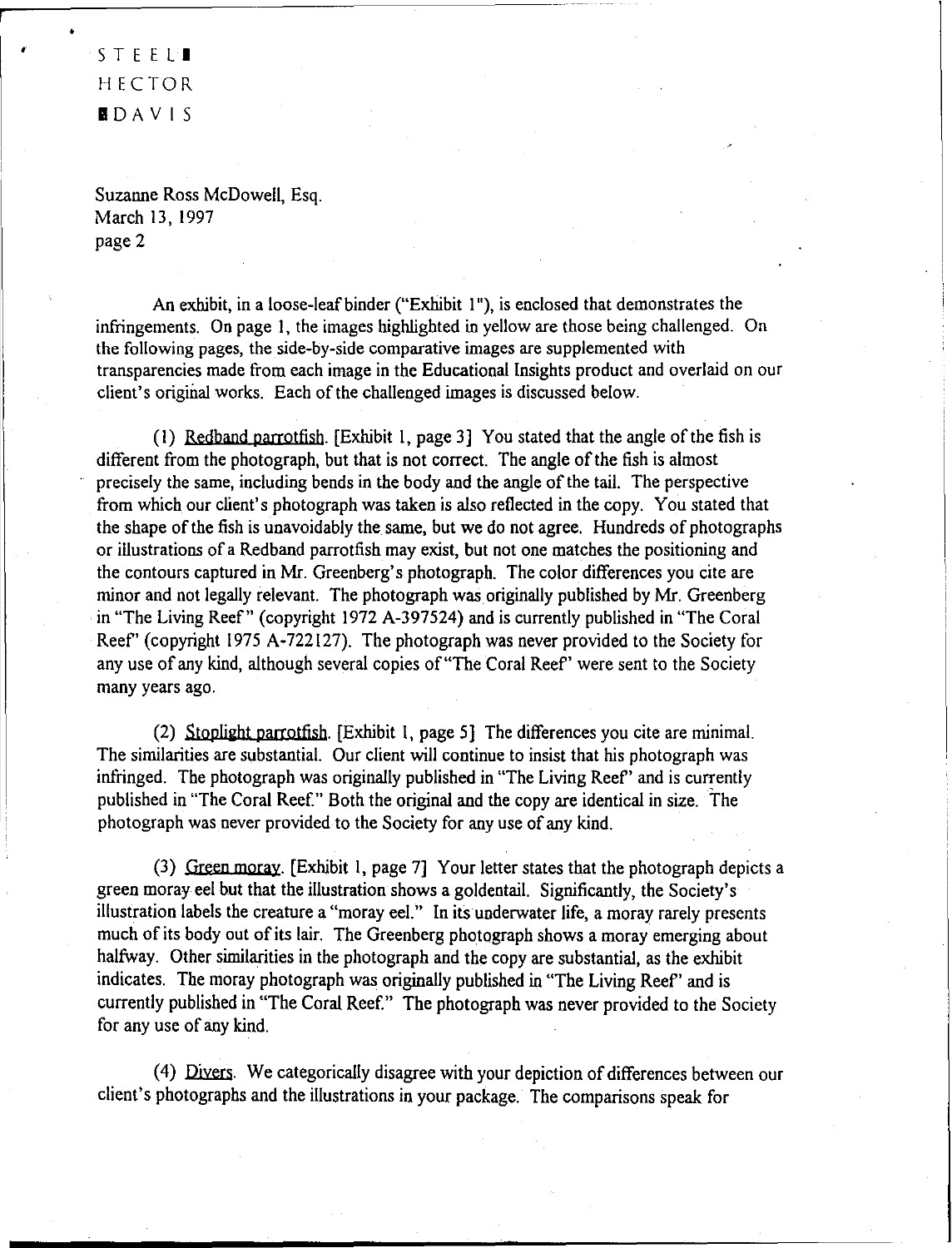STEELI HECTOR. .DAVIS

Suzanne Ross McDowell, Esq. March 13, 1997 page 3

themselves, and the overlays on pages 9 and II of Exhibit I plainly demonstrate a striking similarity.

(a) The lead diver [Exhibit I, page 9] was originally published by National Geographic Magazine in January 1962 (copyright 1962 B-960824). Copyright as to that photograph was assigned to Jerry Greenberg on December 18, 1985, and Mr. Greenberg renewed the copyright inl989 (RE-478-546). The photograph is currently published in "The Coral Reef." You will note that the lead diver is using an old-style two-hose regulator, with double tanks.

(b) The flowing-hair diver [Exhibit I, page II] was originally published in "The Living Reef' and was also published in a poster titled "Living Corals of the Tropical Atlantic" (copyright 1974 K-107129). That diver is using a customized mini-double tank rig made for the Greenbergs' son. The tanks are floating upward because the rig did not have a crotch strap for fastening the tanks down.

(5) Bull shark. [Exhibit I, pages 13 and 15] Your November 18 letter ignored our discussion of a bull shark illustration in Educational Insights' "Creatures of the Open Ocean" (Code 3907). The bull shark photograph was provided to the Society from Mr. Greenberg's files in 1963 with other materials pertaining to a photo essay on sharks and shark research. The essay was eventually published by the Society, but the bull shark photograph was not used, and his photograph was belatedly returned to Mr. Greenberg. The bull shark photograph was first published by Mr. Greenberg in "Fish Men Fear: Shark" (copyright 1969 A-106-687), and subsequently in his poster titled "Shark!" (copyright 1974 K-107-130). The photograph is currently published in "Sharks and Other Dangerous Sea Creatures" (copyright 1981 VA-70-254), and in "Beneath Coral Seas" (copyright 1986 VA-240-616).

The enclosed Exhibit 1 has two separate comparisons of the bull shark image. On page 13 is an overlay, prepared from the Society's image, placed atop Mr. Greenberg's file photograph. The images are exactly the same with the exception of the tail. The modified tail in the Society's image was taken from a separate Greenberg photograph of a bull shark that was provided to the Society, and the tail modification can be quickly seen in the display on page 15 ofExhibit 1.

In a letter to Mr. Greenberg, dated December 29, 1967, Bryan Hodgson stated that Mr. Greenberg's shark transparencies "were in the possession of Bill Bond, who used them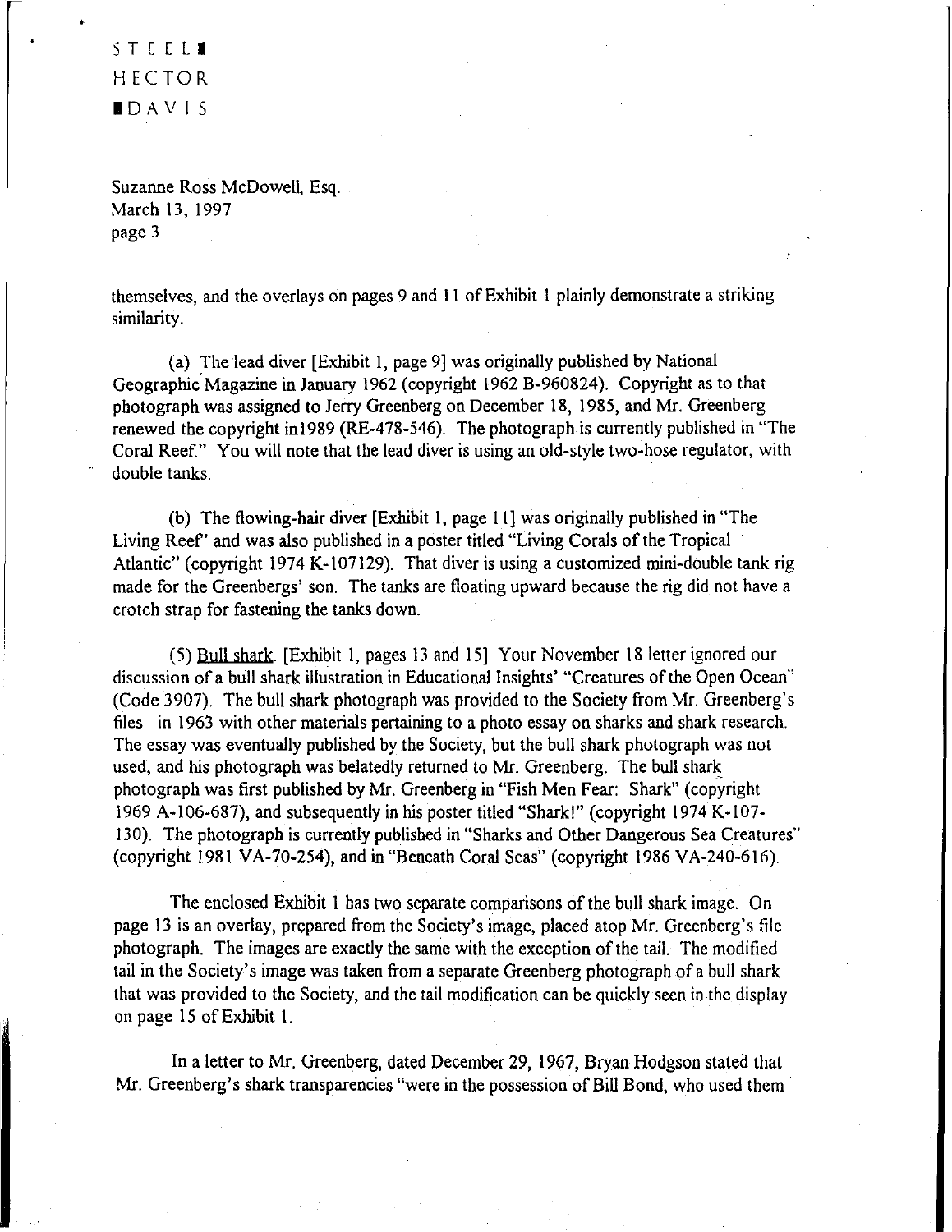STEEL**I** HECTOR IDAVIS

Suzanne Ross McDowell, Esq. March 13, 1997 page 4

as reference material for his painting in the SHARKS story." Our contention is that they were not used merely for reference purposes but were copied. The painting referred to by Bond is the same used in Educational Insights' "Creatures of the Open Sea" (Code 3907).

(6) Other sharks. Inadvertently not included in our correspondence with Educational Insights was discussion regarding three other shark images that are contained in their "Creatures of the Open Sea." Other unauthorized copies include a great hammerhead shark, an oceanic whitetip shark, and a silky shark that Mr. Greenberg believes were copied from photographs provided to the Society by him for the article that was published in 1968. Comparisons of the whitetip shark images are shown on pages 16and 17of Exhibit I. The whitetip photograph was delivered by Mr. Greenberg to the Society in the 1960s, but was never published in the magazine. The Society may have kept other unpublished slides from the shark assignment and used them for these illustrations.

Resolution of the dispute regarding the images in the Educational Insights material is discussed below, following Part II.

### Part II

Mr. Greenberg, as you may be aware, has had a professional and business relationship with the Society spanning a period of some three decades. He has carefully documented that relationship. Many photographs were provided by him to the Society's publications pursuant to contracts, according to the terms of each. Many other photographs were provided in good faith by Mr. Greenberg for the Society's consideration, without the protection of a contract. On some assignments when submitted photographs were not published, the Society retained "selects" that should have been returned to him. Mr. Greenberg eventually discovered, however, that the Society, without his permission, had published, or permitted the publication of, various materials for which the Society had no copyright or contract rights, but for which Mr. Greenberg had proprietary rights.

A separate loose-leaf exhibit ("Exhibit 2") is enclosed that illustrates the unauthorized uses discussed below.

(A) Aninfringement appeared in a promotional piece for the Society that was published in September 1975. Mr. Greenberg possessed a copyright in the photograph used. The infringing photograph, showing a scuba diver cruising among reefs and fans, first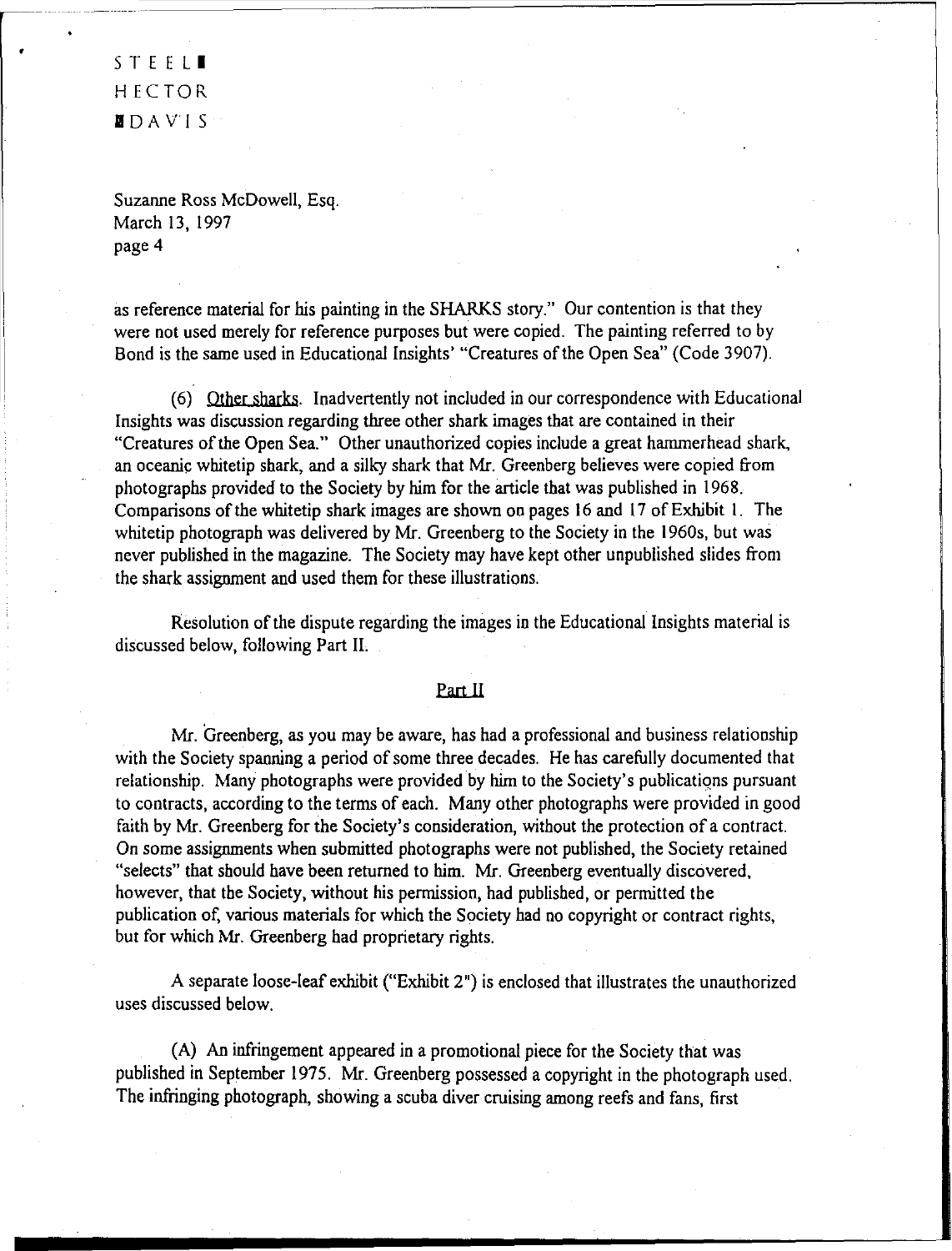### STEEL**.** HECTOR .DAVIS

Suzanne Ross McDowell, Esq. March 13, 1997 page 5

appeared by arrangement with Mr. Greenberg in 1967 in the Society's book titled "World Beneath the Sea." The photograph subsequently was published by Mr. Greenberg in 1969 in a book titled "Adventures of a Reefcomber" (A-129-935). It was subsequently published by Mr. Greenberg in 1972 in "The Living Reef' (A-397-524). Both books contained copyright notice, and each copyright was registered. In 1973, by agreement with Mr. Greenberg, the Society republished the photograph in a second edition of"World Beneath the Sea." No further use by the Society was ever authorized. Exhibit 2, pages 1-2.

(B) An unauthorized use appeared in the March/April 1994 issue of Traveler magazine, published by the Society. Displayed on page 70 of the issue was a photograph of a skin diver "swimming through a coral jungle," in the language of the caption. That photograph originally appeared in the Winter 1985/86 issue of Traveler, pursuant to a written agreement between Mr. Greenberg and the Society. That agreement, by its terms, limited the Society's rights to one-time publication. The photograph was copyrighted in 1985 by Mr. Greenberg (VA-417-426). The 1994 publication was not authorized by the agreement. The Society eventually conceded that the use was unauthorized and paid Mr. Greenberg. Exhibit 2, pages 3-4.

(C) .A photograph of a sea fan, originally authorized by Mr. Greenberg for one-time use in the Society's magazine in July 1990, was improperly included in a color brochure promoting the 1996 Jason Project. The Society acknowledged the impropriety, with apologies, in a letter dated October 26, 1995, from Rock Wheeler. That infringement has not been resolved. In a letter to Mr. Greenberg dated October 26, 1995, Rock Wheeler admitted that the Society had violated Mr. Greenberg's copyright by using the photograph. "We realize the importance of copyright," Mr. Wheeler wrote, "and that we have committed a serious violation." Exhibit 2, pages 5-6.

Mr. Greenberg has attempted on literally dozens of occasions through the years to guard against unauthorized uses of his photographs by the Society and to recover photographs that the Society had no legal right to retain. There may have been other unauthorized uses. In at least one instance his request for the return of materials was adamantly refused. In a letter to Mr. Greenberg dated April 18, 1994, W. Allan Royce advised that the Society was entitled by contract to retain photographs created by Mr. Greenberg pursuant to assignments given to him by the Society's magazine. "None ofthis material," he wrote, "is going to be returned to you." We challenge the Society to demonstrate, through the written agreements to which Mr. Royce's letter referred, that the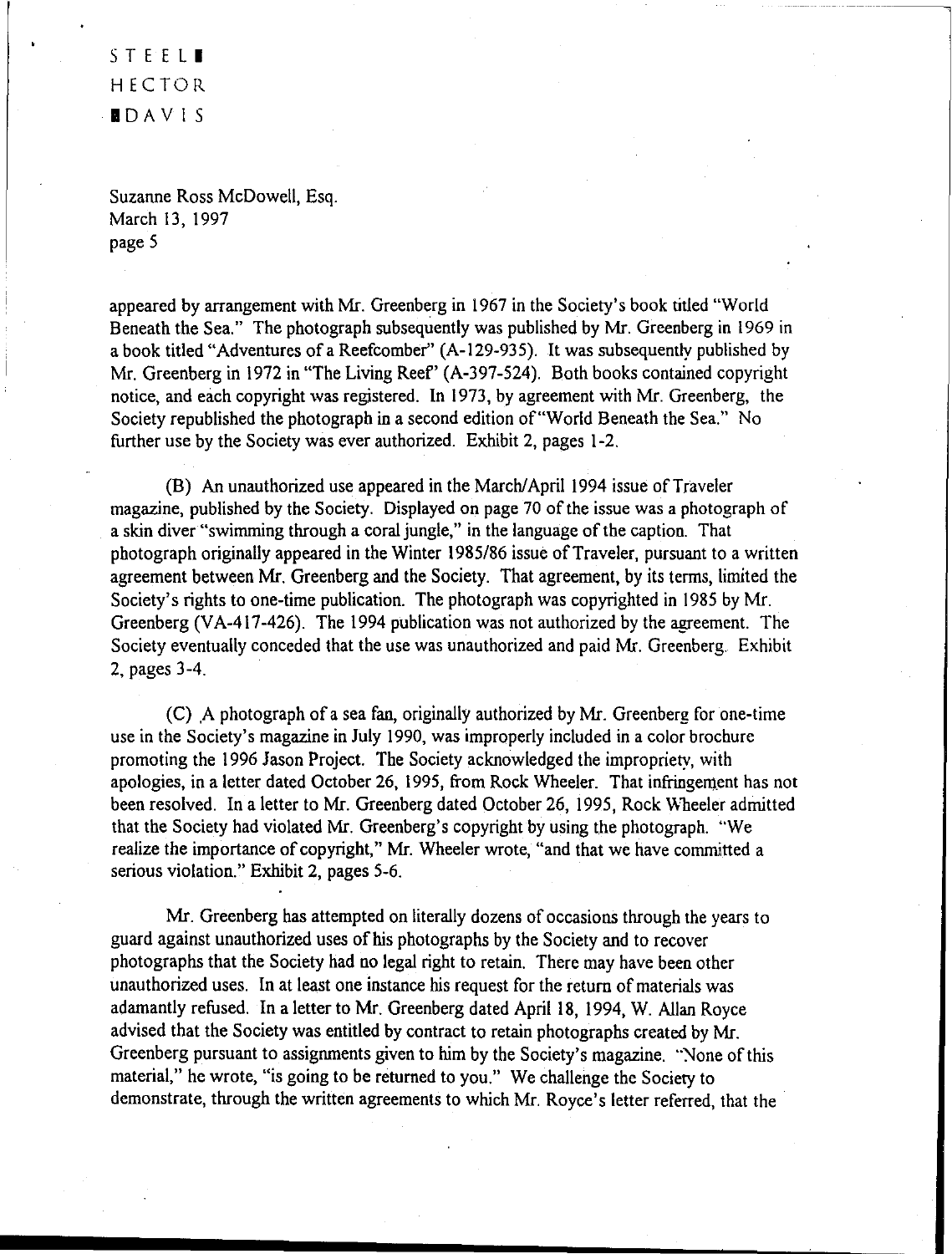STEEL. HECTOR IDAVIS

Suzanne Ross McDowell, Esq. March 13, 1997 page 6

Society ever obtained any right to retain in its files any material provided by Mr. Greenberg, after the one-time publication to which he agreed, and for the article on which the assignment was based, had been satisfied.

The one exception to that principle was an agreement between Mr. Greenberg and the Society in 1962, in which the magazine was permitted to pull and to keep "a few selects," which we understand to be photographs not published but with ongoing potential for publication. Instead, more than 50 selects were pulled. It is a reasonable inference that the Society has hundreds of Mr. Greenberg's photographs in hard-copy files, on videodisc, or in other electronic storage and retrieval systems that may be in use. You will appreciate that each photograph submitted on assignment byMr. Greenberg and actually used in a Society publication was accompanied by literally dozens of other photographs from which a final selection was made. Samples of the Society's photographic indexing in Mr. Greenberg's possession make it clear that materials created by him can be located in the Society's files.

Mr. Greenberg, for a period of years, allowed the Society to retain photographs by him that were never intended for publication. That era of good faith reliance on his part has passed. We believe that at least one of the unauthorized uses of his photographs described in this Part II, as well as those described in Part I, are actionable in the U. S. District Court for the Southern District of Florida. The unauthorized uses of his copyrighted works is one aspect of the problem. The fact that the Society is using some of those works in publications and for purposes that compete unfairly with Mr. Greenberg in his own business ventures is another.

Mr. Greenberg's objective is to resolve *all* of the matters set forth in this letter, completely and with finality, and not on a piecemeal basis. Enclosed is a settlement proposal -- containing two separate options -- that can accomplish that objective. If a settlement cannot be concluded to our client's satisfaction, we will proceed with an action in federal court in Florida that will name the Society as defendant. Educational Insights, Inc. may also be named because of its continuing use of the protected photographs. Our client is not interested in protracted negotiations. We must receive a response from the Society with respect to the two enclosed options by the close of business on Friday, April 18, 1997. Mr. Greenberg's legal expense to date isincorporated in the settlement options. Any additional legal expense more than nominal in nature will change the damage amounts sought. The enclosed loose-leaf exhibits are the property of Mr. Greenberg and must be returned upon the conclusion of this matter.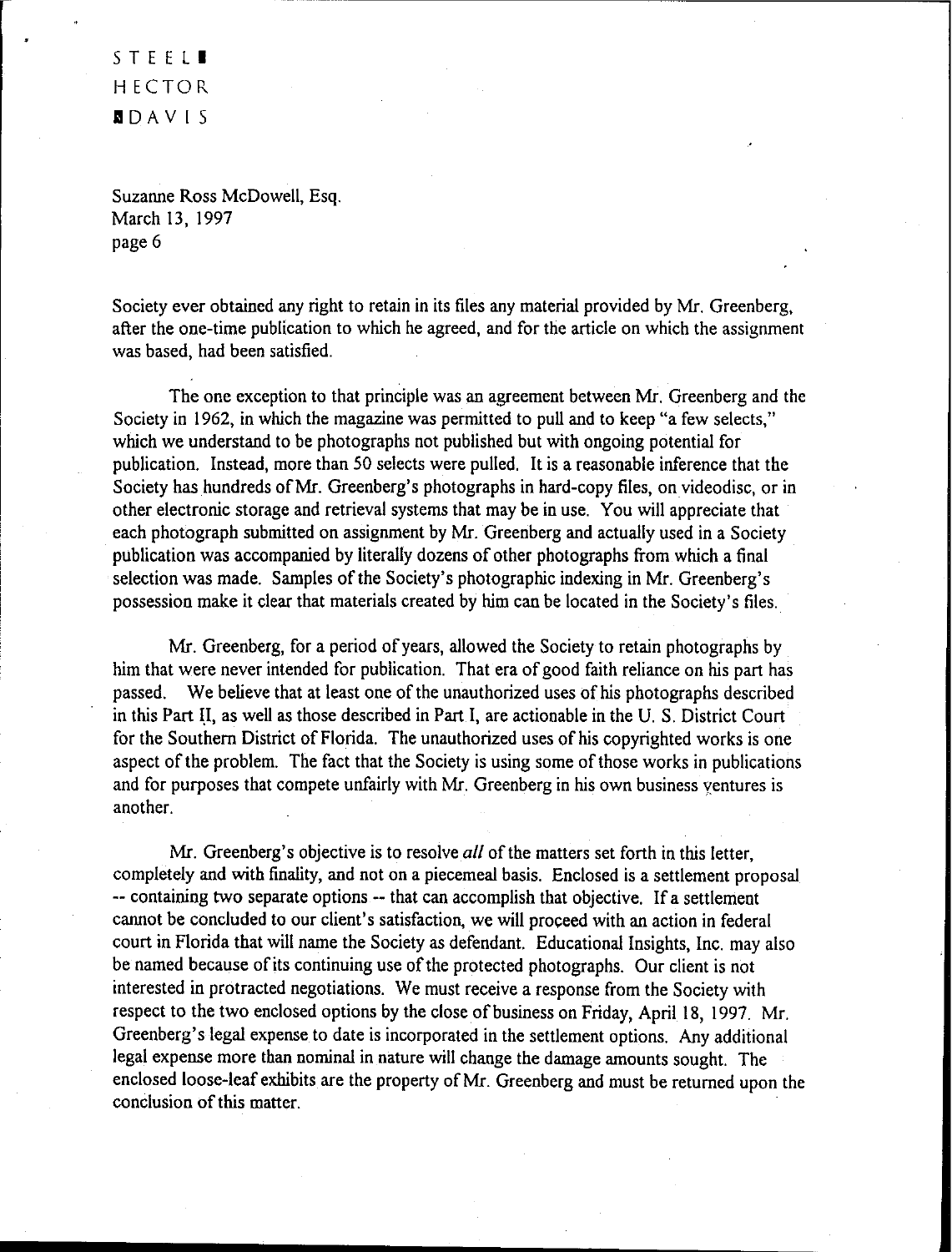~TEEL. HECTOR IDAVIS

Suzanne Ross McDowell, Esq. March 13, 1997 page 7

We have represented Mr. Greenberg on copyright matters for many years and have found him to be eminently reasonable in demands directed to infringing parties. That fact is reinforced by the infrequent occasions when it has been necessary to seek the assistance of a federal court, and on each such occasion the effort has been successful. We look forward to a response on or before the aforesaid date.

Very truly yours,

 $\langle \ \rangle$ chycus  $\langle \ \rangle$ au Norman Davis

Enclosures

bcc: Jerry Greenberg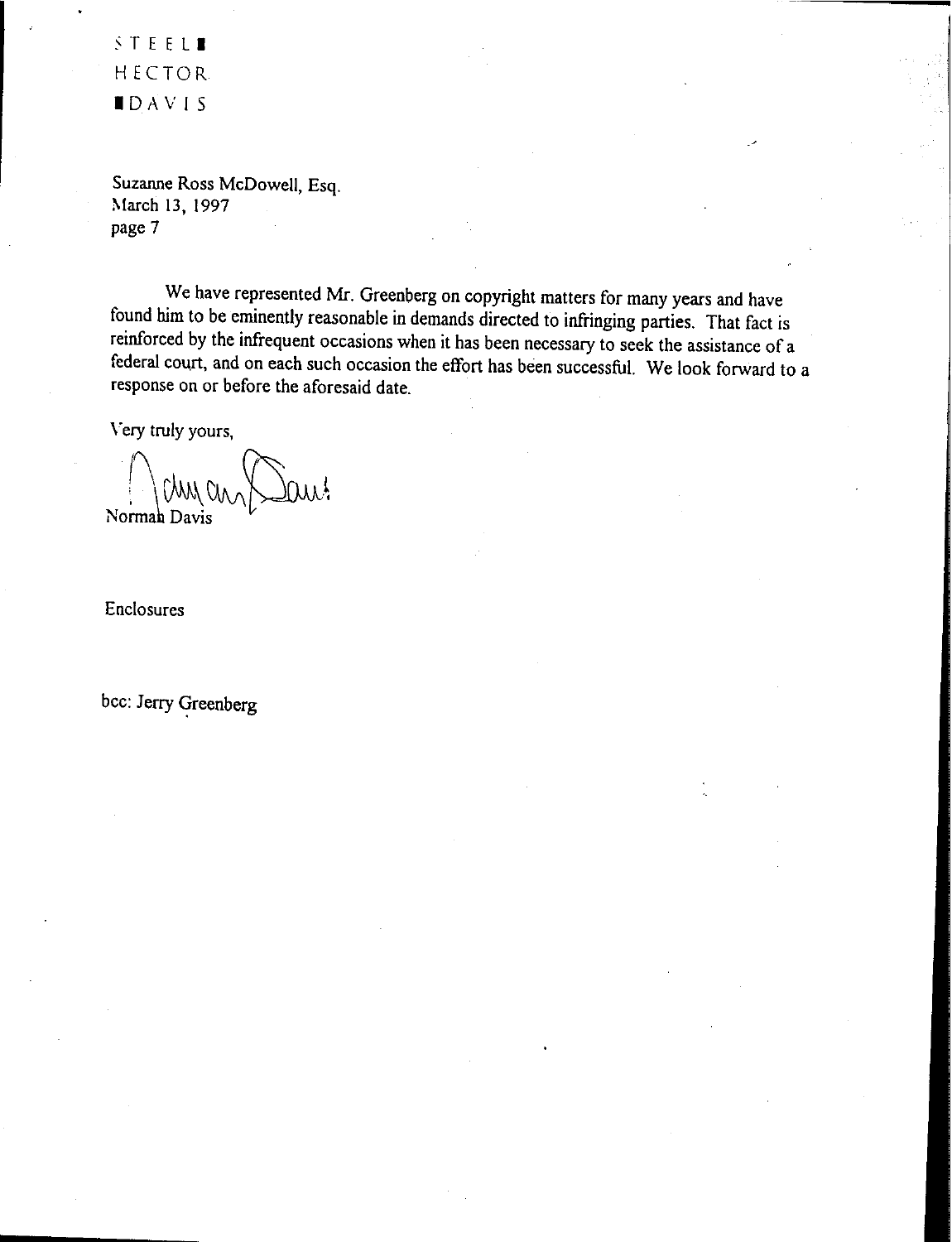### STEEL<sup>.</sup> HECTOR DDAVIS

### Option A

(1) Mr. Greenberg must be paid damages by the Society, for itself and for Educational Insights, Inc., in the amount of \$35,000, inclusive of legal expense incurred by him to date.

(2) Educational Insights, Inc. must immediately and permanently cease and desist from any further use in any manner of the disputed images.

(3) . The Society must immediately and permanently cease and desist from any use in any manner, by itself or by others with its consent, of any original works of Jerry Greenberg, or copies thereof, that may be in the Society's possession or control.

(4) The Society must provide assurances, satisfactory to Mr. Greenberg, that no photographs ever provided by him to the Society, or copies or derivatives, will ever be published, distributed, licensed, sold or otherwise utilized by the Society, or by others with its consent or participation, in any manner whatsoever.

(5) Copyright in the disputed images in the Educational Insights products must be assigned to Mr. Greenberg by the National Geographic Society on a form that we will provide. The assignment will not be effective as to any other images contained in those products.

(6) Copyright asserted by the Society on all photographs by Mr. Greenberg that have been published in the Society's publications must be assigned to Mr. Greenberg on a form that we will provide.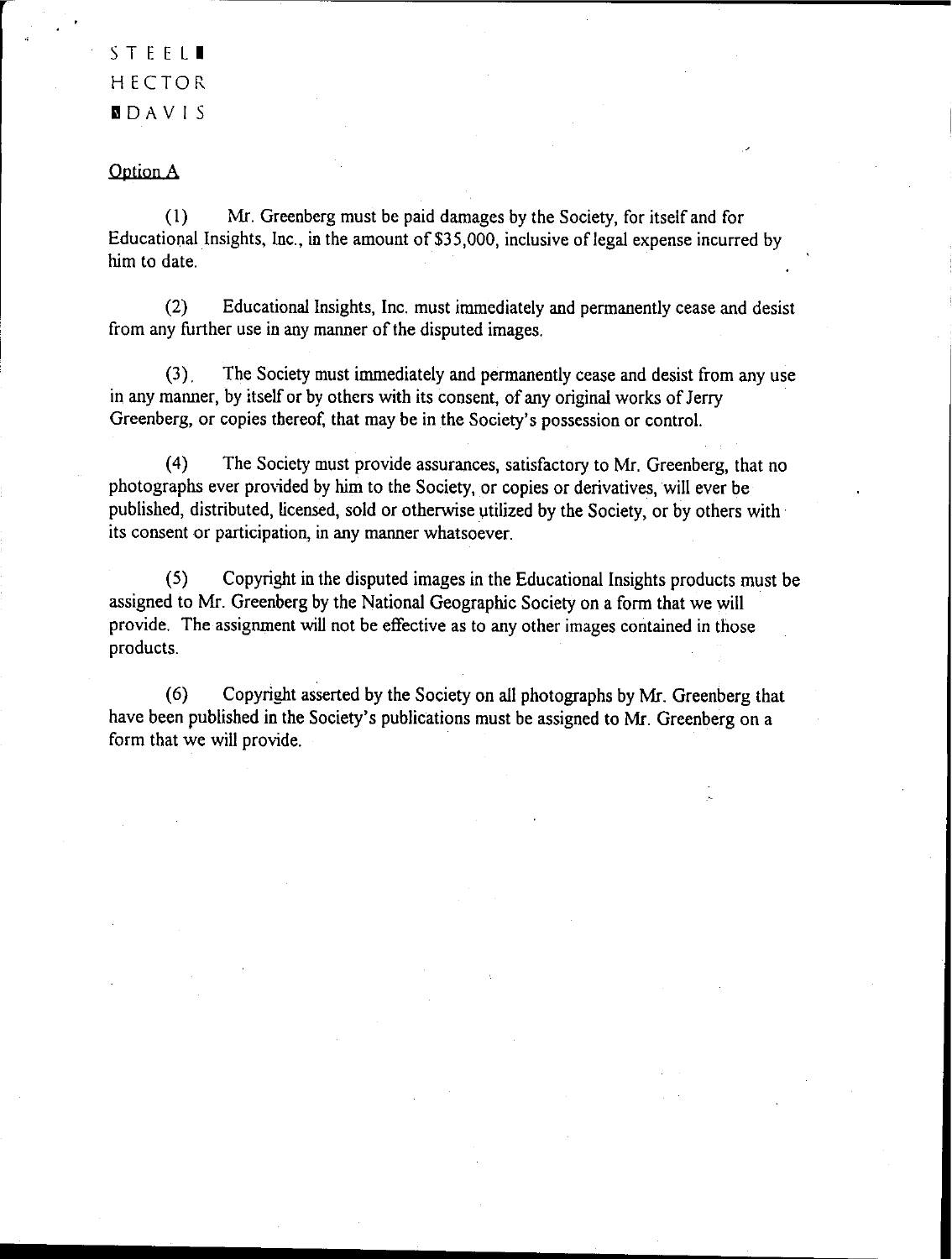STEELI HECTOR  $\blacksquare$  DAVIS

#### Option B

 $(1)$  Mr. Greenberg must be paid damages by the Society, for itself and for Educational Insights, Inc., in the amount of \$40,000, inclusive of legal expense incurred by him to date. Such payment will entitle Educational Insights, Inc. to continue to utilize the. disputed images only, and only in presently-existing products, for the remainder of 1997.

(2) After 1997, Educational Insights, Inc. and/or the National Geographic Society may enter into a license agreement that permits Educational Insights, Inc. to continue to utilize the disputed images only, and only in presently-existing products, for all of 1998. The license fee for that period is \$4,000, whether or not the disputed images are utilized during the entire period. Such payment must be received by Mr. Greenberg no later than December 31, 1997. The licensee(s) will have the option of renewing the license on the same terms, for a license fee of \$4,000, for any succeeding year, provided that notice of renewal and the license fee are received by Mr. Greenberg no later than December 31 of the year of the expiring license. If the license is not renewed for any year, all rights of the licensee(s) will end at the expiration of an existing license, and neither the Society nor Educational Insights, Inc. may thereafter use any of the disputed images in any manner. We will prepare the license agreement.

(3) The Society must provide assurances, satisfactory to Mr. Greenberg, that no photographs ever provided by him to the Society, or copies or derivatives, will ever be published, distributed, licensed, sold or otherwise utilized by the Society, or by others with its consent or participation, in anymanner whatsoever (apart from the uses contemplated in paragraph (2) above).

(4) Copyright in the disputed images in the Educational Insights products must be assigned to Mr. Greenberg by the National Geographic Society on a form that we will provide. The assignment will not be effective as to any other images contained in those products,

(5) Copyright asserted by the Society on all photographsby Mr. Greenberg that have been published in the Society's publications must be assigned to Mr. Greenberg on a form that we will provide.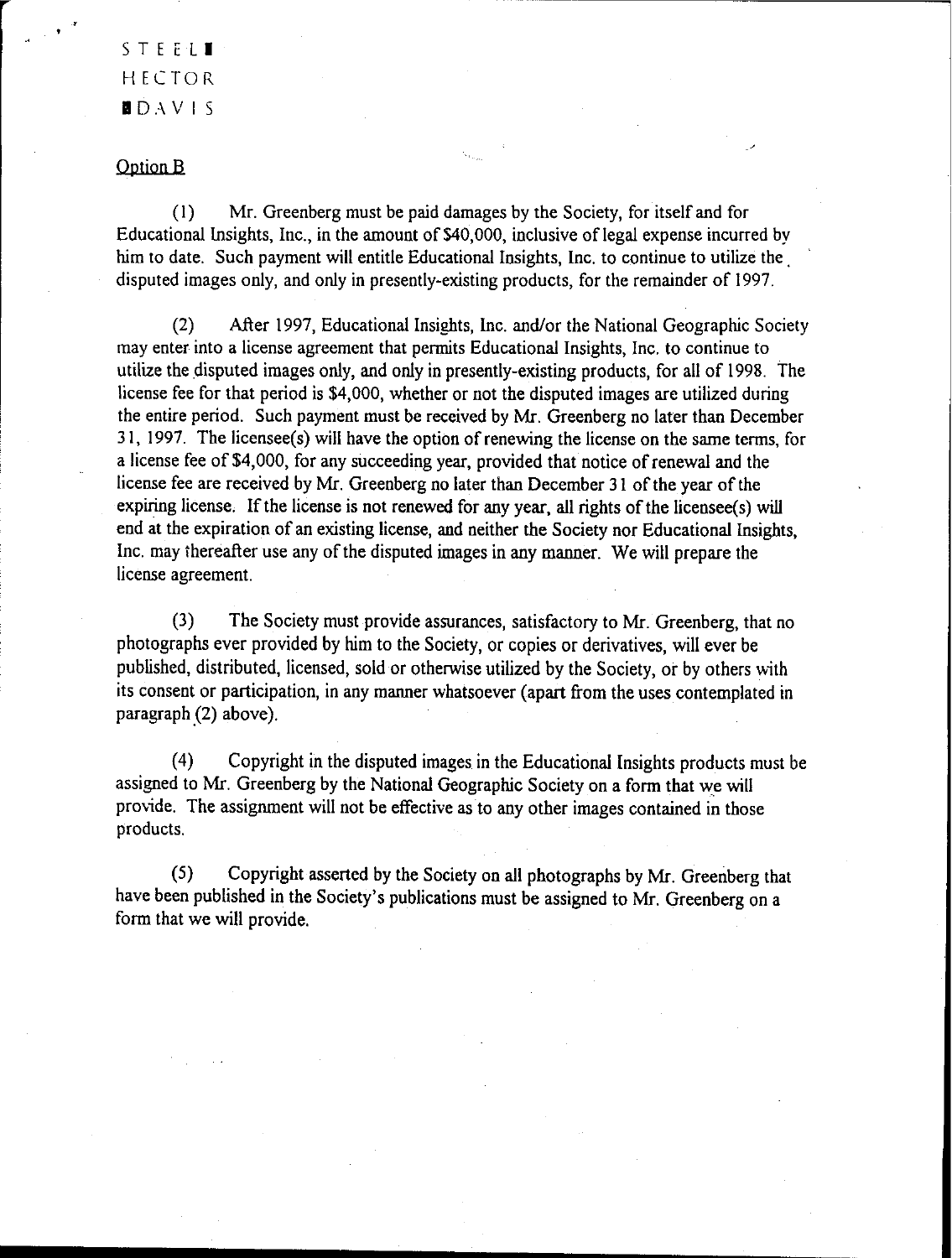# STEEL I HECTOR f30AVIS

Steel Hector & Davis LLP 200 Soulh Biscayne Boulevard MiamI. florida 33131·2398 305.577.7000 305.577.7001 Fax

**Norman Davis** 305.577.2988

### March 13, 1997

**CONTRACTOR** 

Suzanne Ross McDowell Assistant Vice President Legal Affairs, Publications National Geographic Society 1145 17th Street, N.W. Washington, D.C. 20036·4688

#### Dear Ms. McDowell:

This letter has two objectives. In Part I, we will take up again the matter of Educational Insights, Inc., which has been the subject of previous correspondence. In Part II, we will set forth our concerns as to other matters disputed by our client, Jerry Greenberg, with reference to the National Geographic Society ("the Society").

### Part I

We believe that our client's copyrights have been infringed through the unauthorized copying, display, sale and/or preparation of derivative works, by the Society and by Educational Insights, of original works created by Jerry Greenberg. It appears from the Educational Insights materials, purchased in Florida last year, that the images our client is disputing were acquired by that company from the Society, complete with copyright notice asserted by the Society as to the disputed images (and others) in the Educational Insights products. You indicated in your most recent letter that the Society accepts responsibility for responding to our concerns. It appears that Educational Insights may not initially have been aware of any infringement, but our correspondence to them provided notice of copyright protection. Notwithstanding that notice, Educational Insights has continued the distribution and sale of the disputed materials; our client advises that a set of the disputed materials was purchased recently in Florida. Educational Insights, therefore, may have its own exposure in this dispute.

In your letter of November 18, 1996, you attempted to persuade us that no infringement of copyright has occurred in the circumstances here. You conceded that "there are similarities" with respect to the images but insisted that there are "significant differences" between the Society's illustrations and our client's photographs. Our view -- markedly different -- is that the Society's illustrations are at least substantially similar to the original works. We will discuss each illustration, as you did in that letter.

west Palm Beach 561 650 i200 561 655 1509 Fax

Jananassee 90t 222 2::,)0 904 222 3410 Fax

Key West 305.292.7272 305.292.7271 Fax

Caracas 5829514105 582 95: 4106 Fax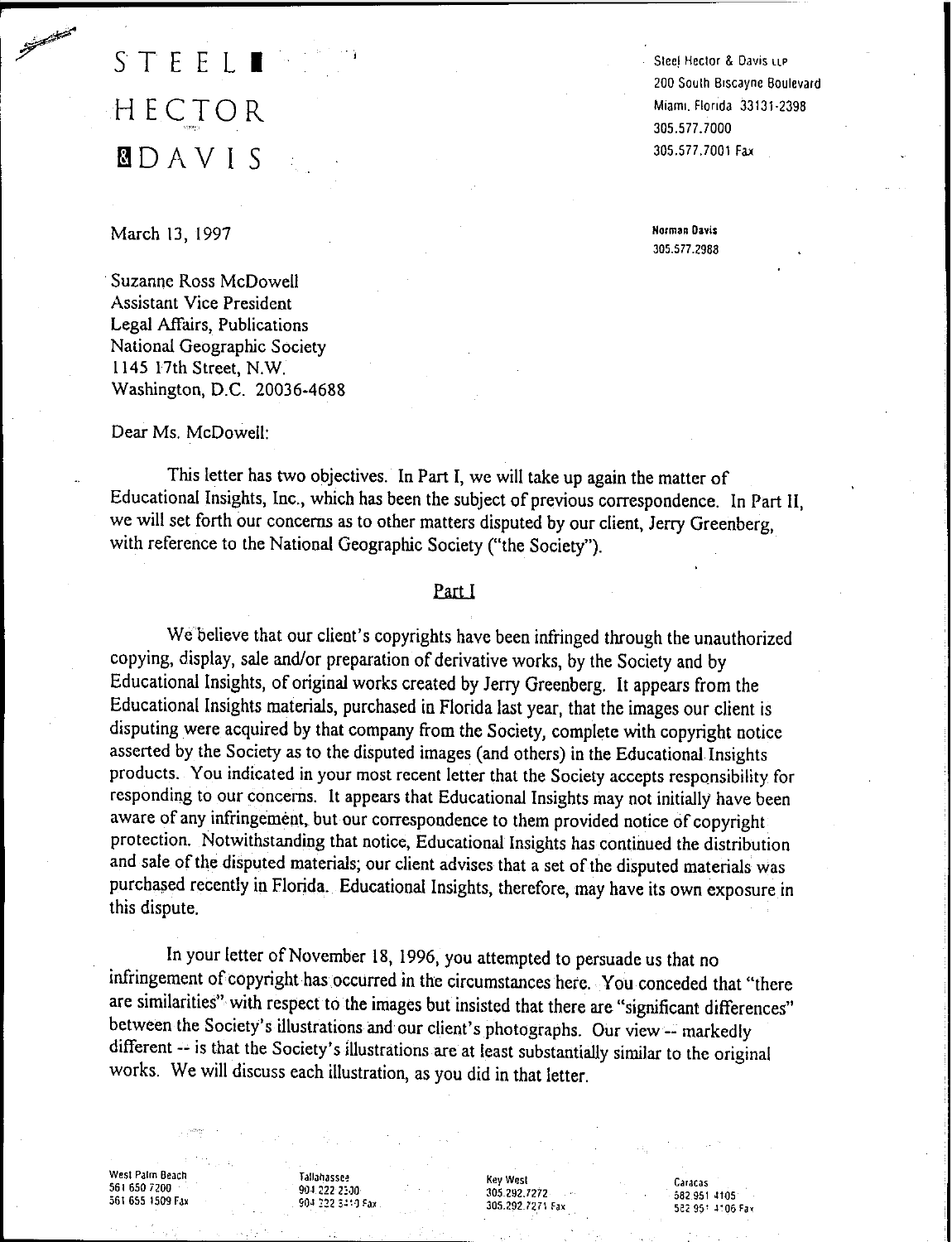## STEELI HECTOR IDA V IS

Suzanne Ross McDowell, Esq. March 13, 1997 page 2

An exhibit, in a loose-leaf binder ("Exhibit 1"), is enclosed that demonstrates the infringements. On page I, the images highlighted in yellow are those being challenged. On the following pages, the side-by-side comparative images are supplemented with transparencies made from each image in the Educational Insights product and overlaid on our client's original works. Each of the challenged images is discussed below.

(I) Redband parrotfish. [Exhibit I, page 3] You stated that the angle ofthe fish is different from the photograph, but that is not correct. The angle of the fish is almost precisely the same, including bends in the body and the angle of the tail. The perspective from which our client's photograph was taken is also reflected in the copy. You stated that the shape ofthe fish is unavoidably the same, but we do not agree. Hundreds of photographs or illustrations ofa Redband parrotfish may exist, but not one matches the positioning and the contours captured in Mr. Greenberg's photograph. The color differences you cite are minor and not legally relevant. The photograph was originally published by Mr. Greenberg in "The Living Reef" (copyright 1972 A-397524) and is currently published in "The Coral Reef' (copyright 1975 A-722127). The photograph was never provided to the Society for any use of any kind, although several copies of"Tbe Coral Reef' were sent to the Society many years ago.

(2) Stoplight parrotfish. [Exhibit 1, page 5] The differences you cite are minimal. The similarities are substantial. Our client will continue to insist that his photograph was infringed. The photograph was originally published in "The Living Reef' and is currently published in "The Coral Reef." Both the original and the copy are identical in size. The photograph was never provided to the Society for any use of any kind.

(3) Green moray. [Exhibit I, page 7] Your letter states that the photograph depicts a green moray eel but that the illustration shows a goldentail. Significantly, the Society's illustration labels the creature a "moray eel." In its underwater life, a moray rarely presents much of its body out of its lair. The Greenberg photograph shows a moray emerging about halfway. Other similarities in the photograph and the copy are substantial, as the exhibit indicates. The moray photograph was originally published in "The Living Reef' and is currently published in "The Coral Reef." The photograph was never provided to the Society for any use of any kind.

(4) Divers. We categorically disagree with your depiction of differences between our client's photographs and the illustrations in your package. The comparisons speak for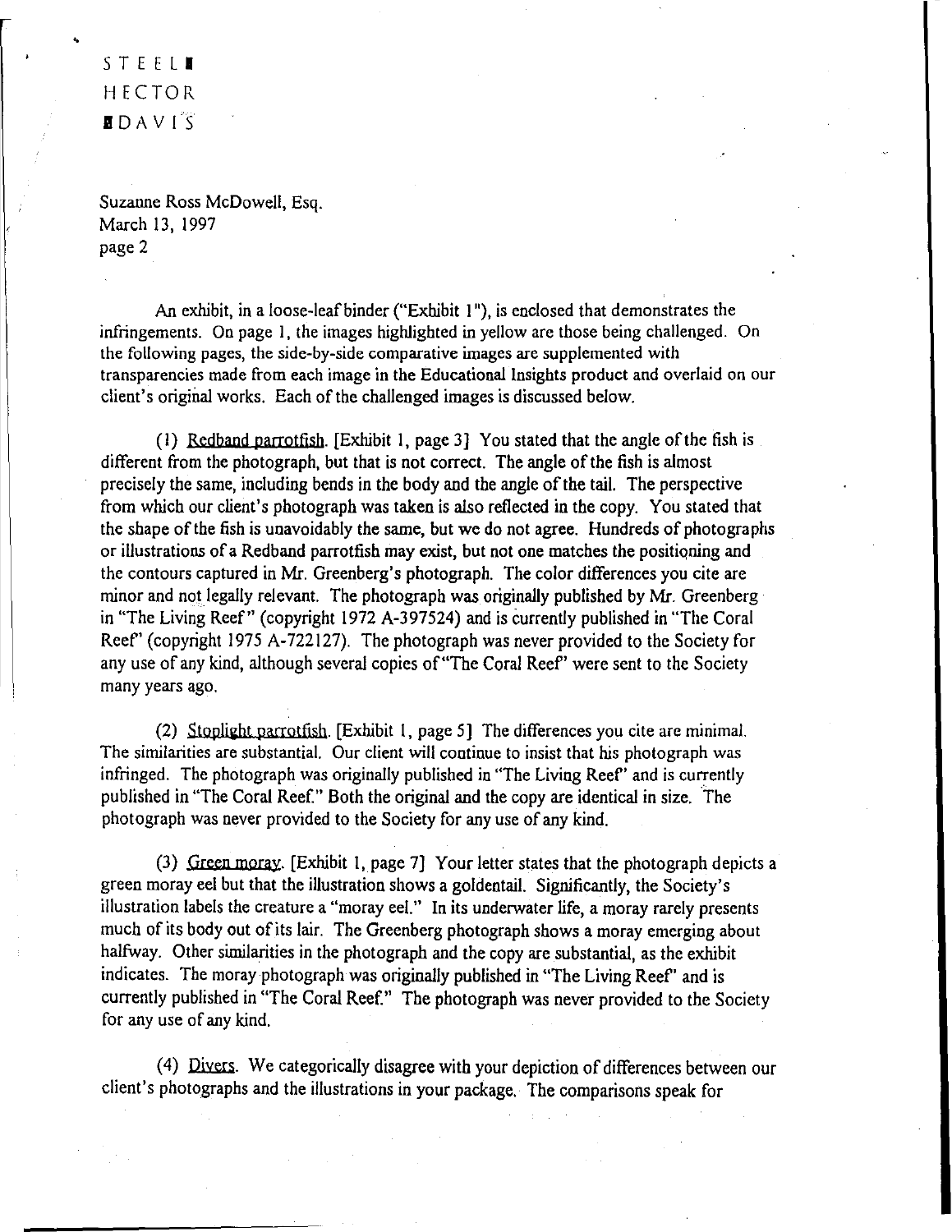STEEL. HECTOR IIDAVIS

**BEATHER** 

Suzanne Ross McDowell, Esq. March 13, 1997 page 3

themselves, and the overlays on pages 9 and II of Exhibit I plainly demonstrate a striking similarity.

(a) The lead diver [Exhibit 1, page 9] was originally published by National Geographic' Magazine in January 1962 (copyright 1962 B-960824). Copyright as to that photograph was assigned to Jerry Greenberg on December 18, 1985, and Mr. Greenberg renewed the copyright in1989 (RE-478-546). The photograph is currently published in "The Coral Reef." You will note that the lead diver is using an old-style two-hose regulator, with double tanks.

(b) The flowing-hair diver [Exhibit 1, page 11] was originally published in "The Living Reef' and was also published in a poster titled "Living Corals ofthe Tropical Atlantic" (copyright 1974 K-I07129). That diver is using a customized mini-double tank rig made for the Greenbergs' son. The tanks are floating upward because the rig did not have a crotch strap for fastening the tanks down.

(5) Bull shark. [Exhibit 1, pages 13 and 15] Your November 18 letter ignored our discussion of a bull shark illustration in Educational Insights' "Creatures of the Open Ocean" (Code 3907). The bull shark photograph was provided to the Society from Mr. Greenberg's files in 1963 with other materials pertaining to a photo essay on sharks and shark research. The essay was eventually published by the Society, but the bull shark photograph was not used, and his photograph was belatedly returned to Mr. Greenberg. The bull shark photograph was first published by Mr. Greenberg in "Fish Men Fear: Shark" (copyright 1969 A-I06-687), and subsequently in his poster titled "Shark!" (copyright 1974 K-I07- 130). The photograph is currently published in "Sharks and Other Dangerous Sea Creatures" (copyright 1981 VA-70-254), and in "Beneath Coral Seas" (copyright 1986 VA-240-616).

The enclosed Exhibit 1 has two separate comparisons of the bull shark image. On page 13 is an overlay, prepared from the Society's image, placed atop Mr. Greenberg's file photograph. The images are exactly the same with the exception of the tail. The modified tail in the Society's image was taken from a separate Greenberg photograph of a bull shark that was provided to the Society, and the tail modification can be quickly seen in the display on page 15 of Exhibit I.

In.a letter to Mr. Greenberg, dated December 29, 1967, Bryan Hodgson stated that Mr. Greenberg's shark transparencies "were in the possession of Bill Bond, who used them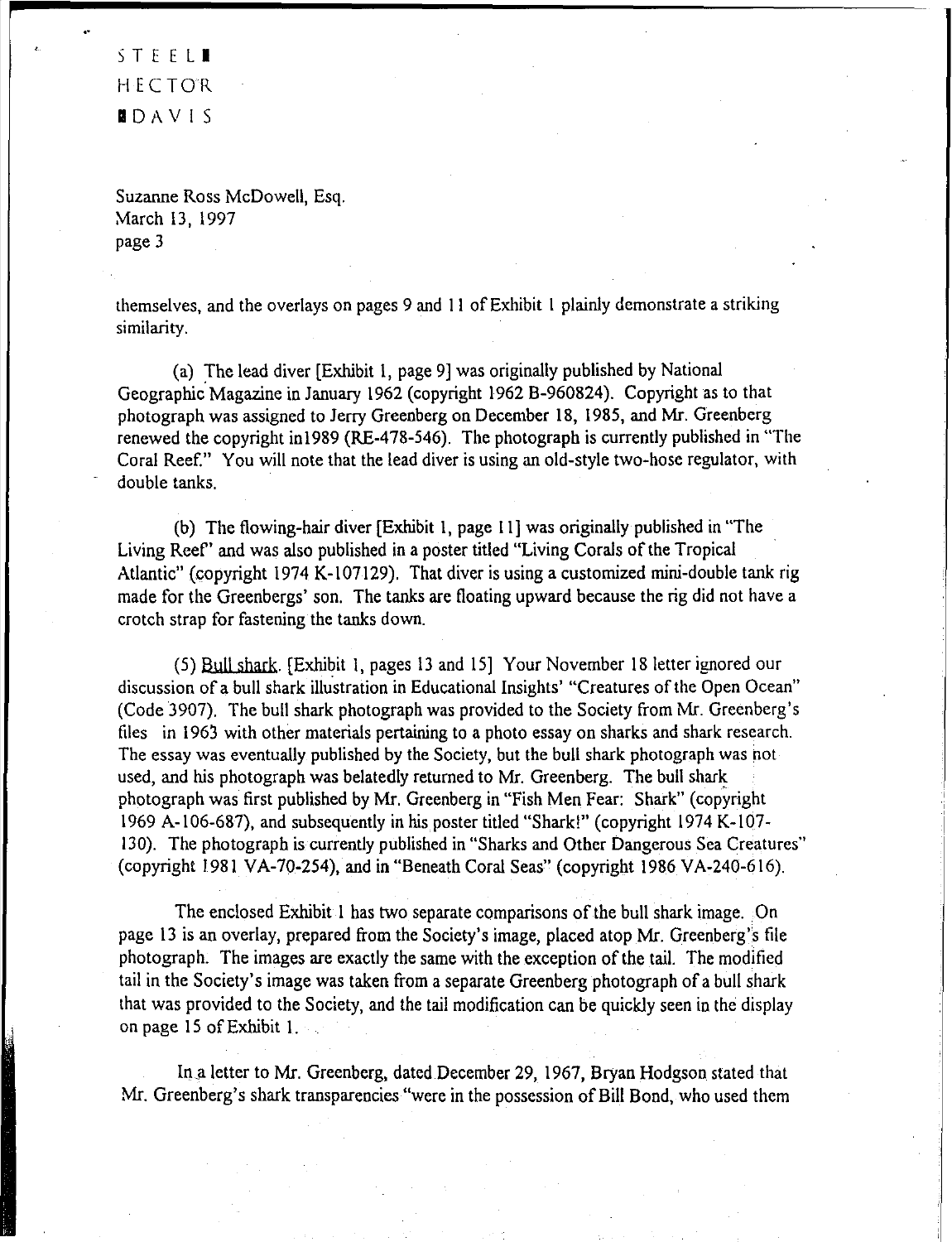STEELI HECTOR IIDAVIS

Suzanne Ross McDowell, Esq. March 13, 1997 page 4

as reference material for his painting in the SHARKS story." Our contention is that they were not used merely for reference purposes but were copied. The painting referred to by Bond is the same used in Educational Insights' "Creatures of the Open Sea" (Code 3907).

(6) Other sharks. Inadvertently not included in our correspondence with Educational Insights was discussion regarding three other shark images that are contained in their "Creatures of the Open Sea." Other unauthorized copies include a great hammerhead shark, an oceanicwhitetip shark, and a silky shark that Mr. Greenberg believes were copied from photographs provided to the Society by him for the article that was published in 1968. Comparisons of the whitetip shark images are shown on pages 16and 17ofExhibit I. The whitetip photograph was delivered by Mr. Greenberg to the Society in the 1960s, but was never published in the magazine. The Society may have kept other unpublished slides from the shark assignment and used them for these illustrations.

Resolution of the dispute regarding the images in the Educational Insights material is discussed below, following Part II.

#### part II

Mr. Greenberg, as you may be aware, has had a professional and business relationship with the Society spanning a period of some three decades. He has carefully documented that relationship. Many photographswere provided by him to the Society's publications pursuant to contracts, according to the terms of each. Many other photographs were provided in good faith by Mr. Greenberg for the Society's consideration, without the protection of a contract. On some assignments when submitted photographs were not published, the Society retained "selects" that should have been returned to him. Mr. Greenberg eventually discovered, however, that the Society, without his permission, had published, or permitted the publication of, various materials for which the Society had no copyright or contract rights, but for which Mr. Greenberg had proprietary rights.

A separate loose-leaf exhibit ("Exhibit 2") is enclosed that illustrates the unauthorized uses discussed below.

(A) Aninfringement appeared in a promotional piece for the Society that was published in September 1975. Mr. Greenberg possessed a copyright in the photograph used. The infringing photograph, showing a scuba diver cruising among reefs and fans, first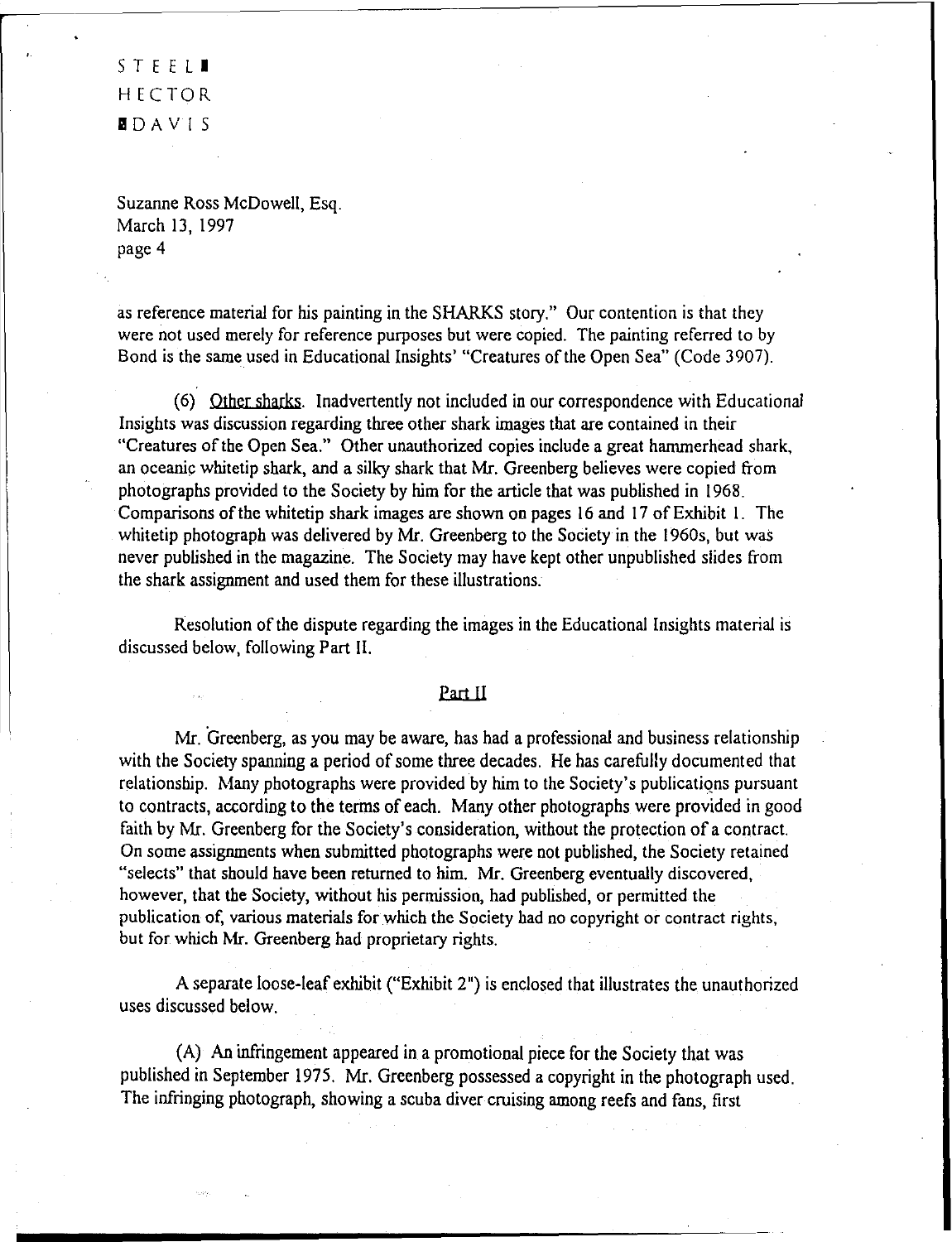### STEEL**. HECTOR** IDAVIS

Suzanne Ross McDowell, Esq. March 13, 1997 page 5

appeared by arrangement with Mr. Greenberg in 1967 in the Society's book titled "World Beneath the Sea." The photograph subsequently was published by Mr. Greenberg in 1969 in a book titled "Adventures of a Reefcomber" (A-129-935). It was subsequently published by Mr. Greenberg in 1972 in "The Living Reef' (A-397-524). Both books contained copyright notice, and each copyright was registered. In 1973, by agreement with Mr. Greenberg, the Society republished the photograph in a second edition of "World Beneath the Sea." No further use by the Society was ever authorized. Exhibit 2, pages 1-2.

(B) An unauthorized use appeared in the March/April 1994 issue of Traveler magazine, published by the Society. Displayed on page 70 of the issue was a photograph of a skin diver "swimming through a coral jungle," in the language of the caption. That photograph originally appeared in the Winter 1985/86 issue of Traveler, pursuant to a written agreement between Mr. Greenberg and the Society. That agreement, by its terms, limited the Society's rights to one-time publication. The photograph was copyrighted in 1985 by Mr. Greenberg (VA-417-426). The 1994 publication was not authorized by the agreement. The Society eventually conceded that the use was unauthorized and paid Mr. Greenberg. Exhibit 2, pages 3-4..

(C) .A photograph of a sea fan, originally authorized by Mr. Greenberg for one-time use in the Society's magazine in July 1990, was improperly included in a color brochure promoting the 1996 Jason Project. The Society acknowledged the impropriety, with apologies, in a letter dated October 26, 1995, from Rock Wheeler. That infringement has not been resolved. In a letter to Mr. Greenberg dated October 26, 1995, Rock Wheeler admitted that the Society had violated Mr. Greenberg's copyright by using the photograph. "We realize the importance of copyright," Mr. Wheeler wrote, "and that we have committed a serious violation." Exhibit 2, pages 5-6.

Mr. Greenberg has attempted on literally dozens of occasions through the years to guard against unauthorized uses of his photographs by the Society and to recover photographs that the Society had no legal right to retain. There may have been other unauthorized uses. In at least one instance his request for the return of materials was adamantly refused. In a letter to Mr. Greenberg dated April 18, 1994, W. Allan Royce advised that the Society was entitled by contract to retain photographs created by Mr. Greenberg pursuant to assignments given to him by the Society's magazine. "None of this material," he wrote, "is going to be returned to you." We challenge the Society to demonstrate, through the written agreements to which Mr. Royce's letter referred, that the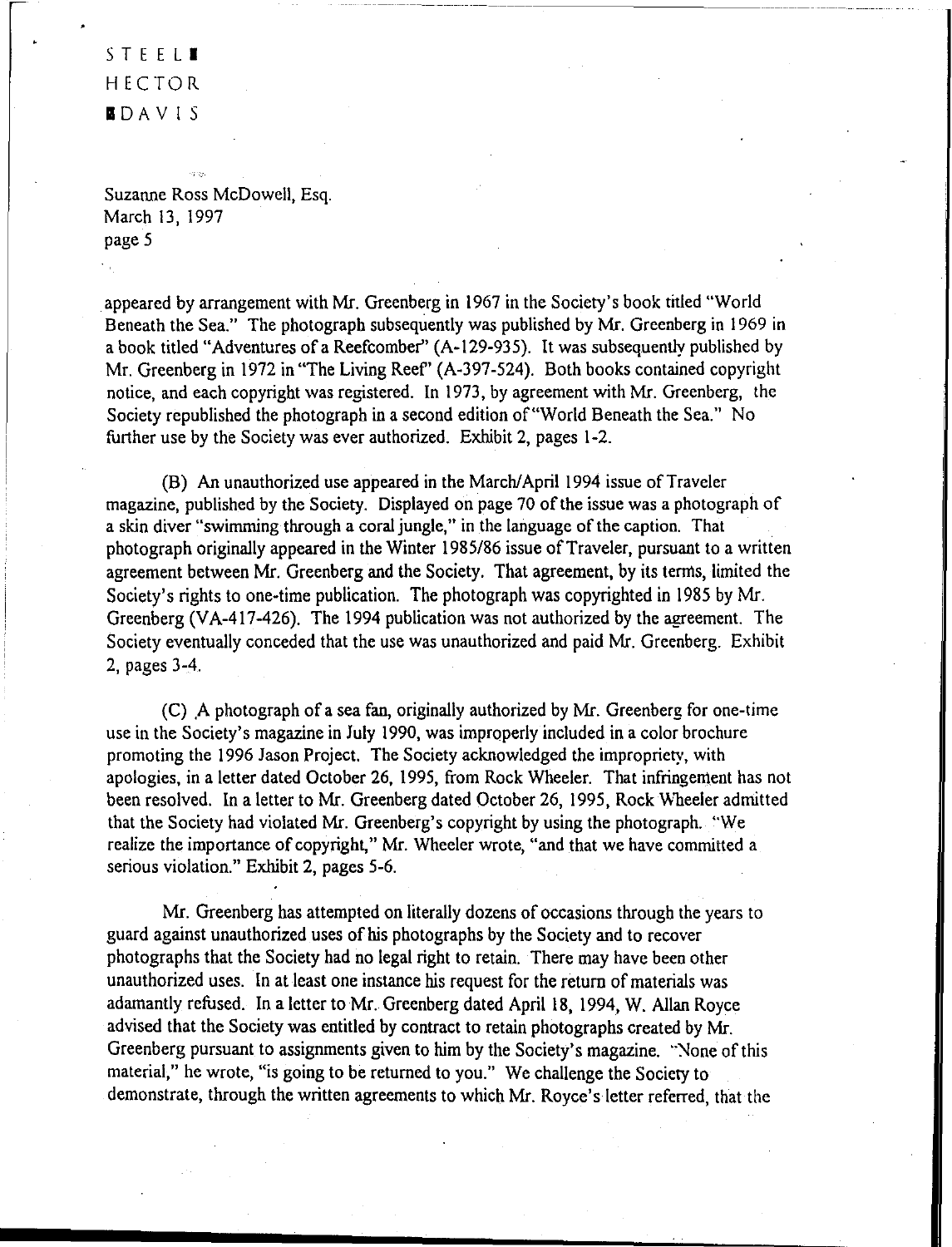### STEEL. HECTOR l'I DA V IS

Suzanne Ross McDowell, Esq. March 13, 1997 page 6

Society ever obtained any right to retain in its files any material provided by Mr. Greenberg, after the one-time publication to which he agreed, and for the article on which the assignment was based, had been satisfied.

The one exception to that principle was an agreement between Mr. Greenberg and the Society in 1962, in which the magazine was permitted to pull and to keep "a few selects," which we understand to be photographs not published but with ongoing potential for publication. Instead, more than 50 selects were pulled. It is a reasonable inference that the Society has hundreds of Mr. Greenberg's photographs in hard-copy files, on videodisc, or in other electronic storage and retrieval systems that may be in use. You will appreciate that each photograph submitted on assignment by Mr. Greenberg and actually used in a Society publication was accompanied by literally dozens of other photographs fromwhich a final selection was made. Samples of the Society's photographic indexing in Mr. Greenberg's possession make it clear that materials created by him can be located in the Society's files.

Mr. Greenberg, for a period of years, allowed the Society to retain photographs by him that were never intended for publication. That era of good faith reliance on his part has passed. We believe that at least one of the unauthorized uses of his photographs described in this Part II. as well as those described in Part I, are actionable in the U. S. District Court for the Southern District of Florida. The unauthorized uses of his copyrighted works is one aspect of the problem. The fact that the Society is using some of those works in publications and for purposes that compete unfairly with Mr. Greenberg in his own business ventures is another.

Mr. Greenberg's objective is to resolve *all* of the matters set forth in this letter, completely and with finality, and not on a piecemeal basis. Enclosed is a settlement proposal -- containing two separate options -- that can accomplish that objective. If a settlement cannot be concluded to our client's satisfaction, we will proceed with an action in federal court in Florida that will name the Society as defendant. Educational Insights, Inc. may also be named because of its continuing use of the protected photographs. Our client is not interested in protracted negotiations. We must receive a response from the Society with respect to the two enclosed options by the close of business on Friday, April 18, 1997. Mr. Greenberg's legal expense to date isincorporated in the settlement options. Any additional legal expense more than nominal in nature will change the damage amounts sought. The enclosed loose-leaf exhibits are the property of Mr. Greenberg and must be returned upon the conclusion of this matter.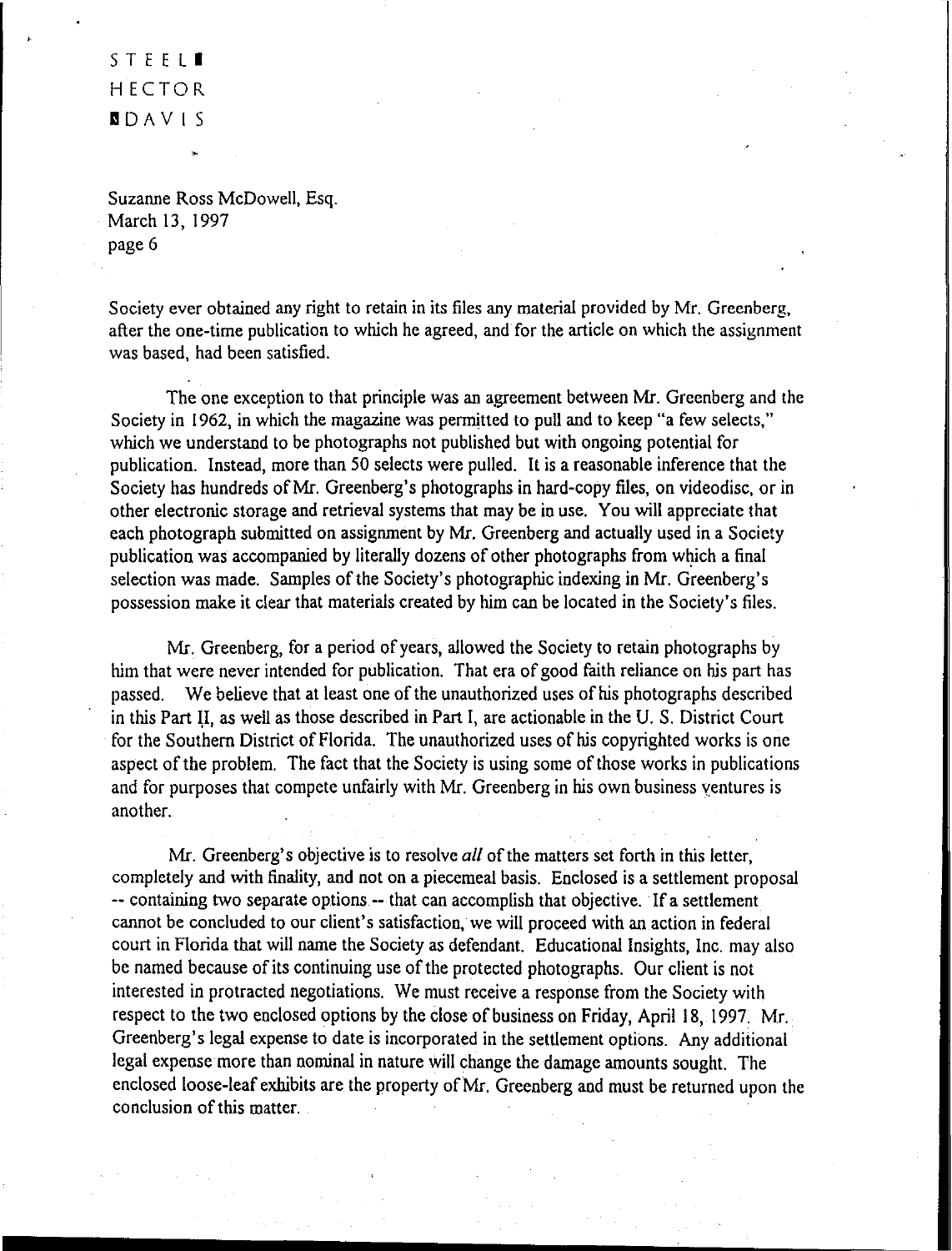~TEELI HECTOR .DAVIS

 $\cdot$  ,

Suzanne Ross McDowell, Esq. March 13, 1997 page 7

We have represented Mr. Greenberg on copyright matters for many years and have found him to be eminently reasonable in demands directed to infringing parties. That fact is reinforced by the infrequent occasions when it has been necessary to seek the assistance of a federal court, and on each such occasion the effort has been successful. We look forward to a response on or before the aforesaid date.

**TOTAL STATE** 

 $\label{eq:2} \mathcal{L}_{\text{max}} = \mathcal{L}_{\text{max}} + \mathcal{L}_{\text{max}}$ 

 $\frac{1}{2} \sum_{i=1}^n \frac{1}{2} \sum_{j=1}^n \frac{1}{2} \sum_{j=1}^n \frac{1}{2} \sum_{j=1}^n \frac{1}{2} \sum_{j=1}^n \frac{1}{2} \sum_{j=1}^n \frac{1}{2} \sum_{j=1}^n \frac{1}{2} \sum_{j=1}^n \frac{1}{2} \sum_{j=1}^n \frac{1}{2} \sum_{j=1}^n \frac{1}{2} \sum_{j=1}^n \frac{1}{2} \sum_{j=1}^n \frac{1}{2} \sum_{j=1}^n \frac{1}{2} \sum_{j=$ 

 $\hat{r}$  ,  $\hat{r}$  ,  $\hat{r}$ 

\"ery truly yours,

 $(0, 0)$  and  $\geq 0$ Normah Davis

Enclosures

bee: Jerry Greenberg

 $\mathbb{Z}^{\mathbb{Z}}$  or

 $\mathcal{L}^{\text{max}}_{\text{max}}$  , and  $\mathcal{L}^{\text{max}}_{\text{max}}$  $\sim 152$   $\sigma$ 

 $\label{eq:1} \frac{1}{2} \int_{\mathbb{R}^2} \frac{1}{\sqrt{2}} \, \frac{1}{\sqrt{2}} \, \frac{1}{\sqrt{2}} \, \frac{1}{\sqrt{2}} \, \frac{1}{\sqrt{2}} \, \frac{1}{\sqrt{2}} \, \frac{1}{\sqrt{2}} \, \frac{1}{\sqrt{2}} \, \frac{1}{\sqrt{2}} \, \frac{1}{\sqrt{2}} \, \frac{1}{\sqrt{2}} \, \frac{1}{\sqrt{2}} \, \frac{1}{\sqrt{2}} \, \frac{1}{\sqrt{2}} \, \frac{1}{\sqrt{2}} \, \frac{1}{\sqrt{2}} \, \frac$ 

 $\sim 20\,\mathrm{km}$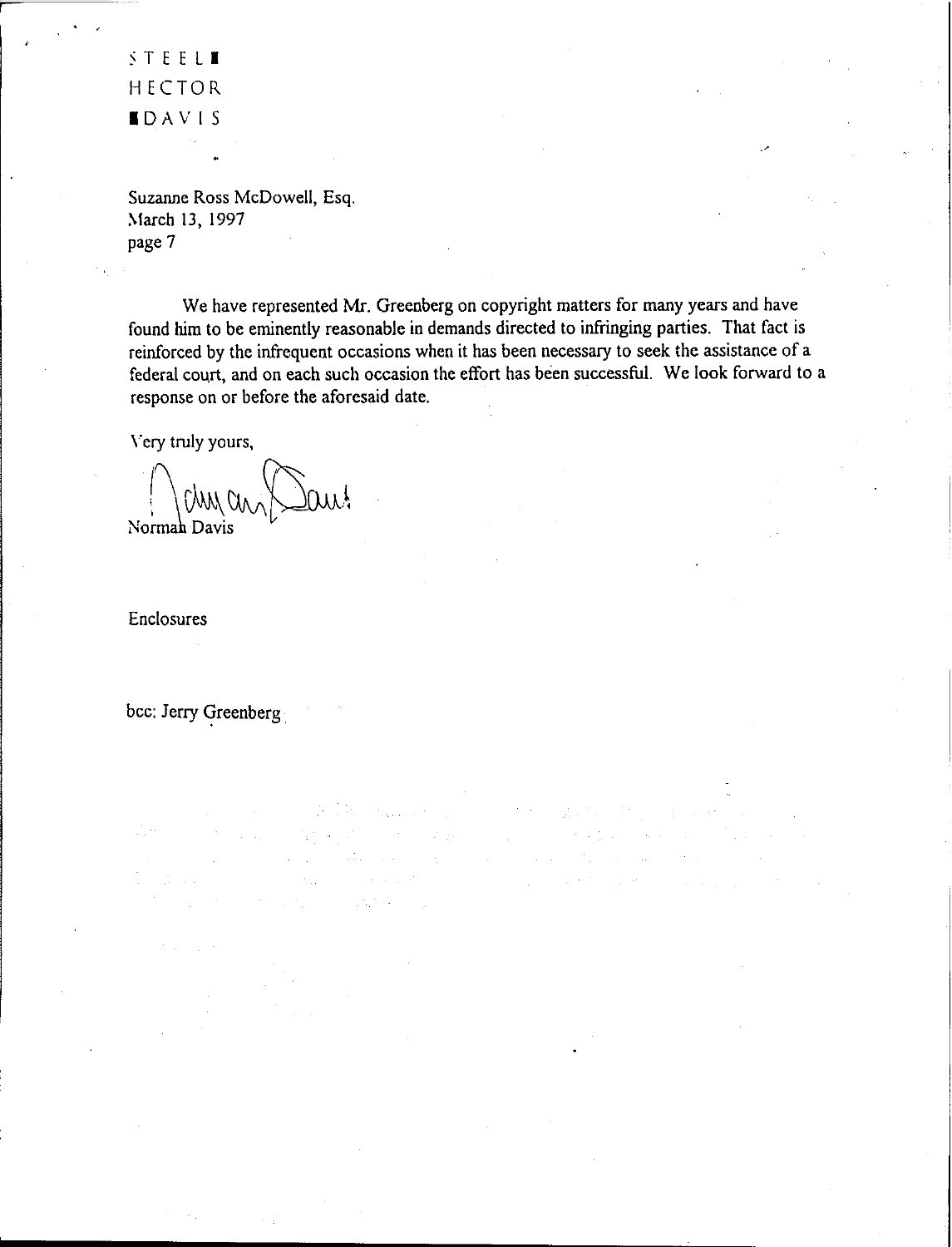. STEEl. HECTOR DDAVI5

,

### Option A

(I) Mr. Greenberg must be paid damages by the Society, for itselfand for Educational Insights, Inc., in the amount of \$35,000, inclusive of legal expense incurred by him to date.

(2) Educational Insights, Inc. must immediately and permanently cease and desist from any further use in any manner of the disputed images.

(3). The Society mustimmediately and permanently cease and desist from any use in any manner, by itself or by others with its consent, of any original works of Jerry Greenberg, or copies thereof, that may be in the Society's possession or control,

(4) The Society must provide assurances, satisfactory to Mr. Greenberg, that no photographs ever provided byhim to the Society, or copies or derivatives, will ever be published, distributed, licensed, sold or otherwise utilized by the Society, or by others with its consent or participation, in any manner whatsoever.

(5) Copyright in the disputed images in the Educational Insights products must be assigned to Mr. Greenberg by the National Geographic Society on a form that we will provide. The assignment will not be effective as to anyother images contained in those products.

(6) Copyright asserted by the Societyon all photographs by Mr. Greenberg that have been published in the Society's publications must be assigned to Mr. Greenberg on a form that we will provide.